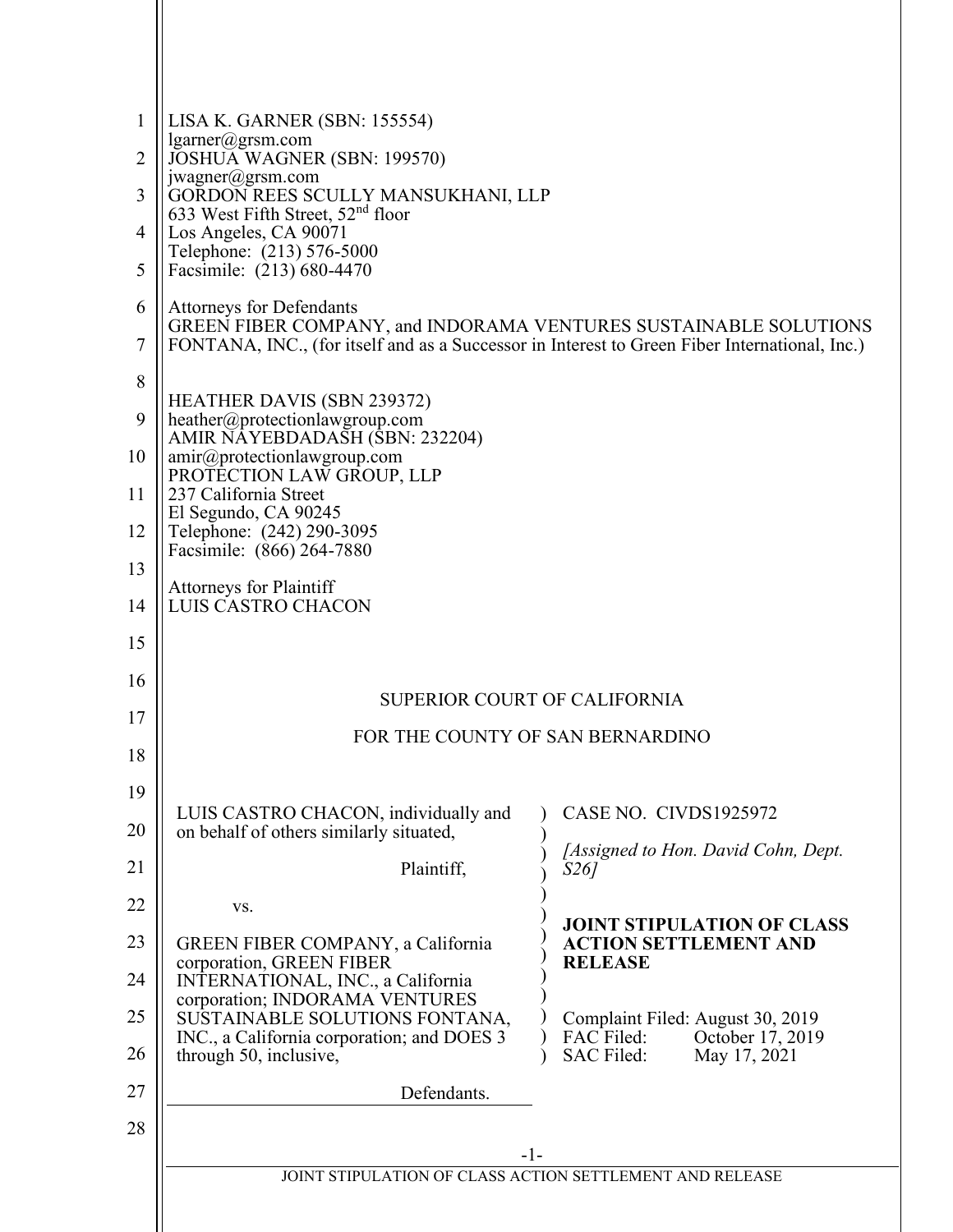| $\mathbf{1}$   | This Joint Stipulation of Class Action Settlement and Release ("Settlement" or "Settlement            |
|----------------|-------------------------------------------------------------------------------------------------------|
| $\overline{2}$ | Agreement") is made and entered into by and between Plaintiff Luis Castro Chacon ("Plaintiff" or      |
| 3              | "Class Representative"), as an individual and on behalf of all others similarly situated, and private |
| $\overline{4}$ | attorney general, and Defendants Green Fiber Company ("GFC"), Green Fiber International, Inc.         |
| 5              | ("GFI"), and Indorama Ventures Sustainable Solutions Fontana, Inc. ("Indorama") (collectively         |
| 6              | GFC, GFI and Indorama are referred to as "Defendants").                                               |
| $\tau$         | <b>DEFINITIONS</b>                                                                                    |
| 8              | The following definitions are applicable to the Settlement Agreement.<br>Definitions                  |
| 9              | contained elsewhere in the Settlement Agreement will also be effective:                               |
| 10             | "Action" means the above-captioned action pending in San Bernardino County<br>1.                      |
| 11             | Superior Court entitled Chacon v. Green Fiber Company, et al., Case No. CIVDS1925972, filed           |
| 12             | on August 19, 2019. On or about October 17, 2019, Plaintiff filed a First Amended Complaint           |
| 13             | adding a representative cause of action under the Labor Code Private Attorneys General Act to the     |
| 14             | Action. On February 24, 2021, Plaintiff named GFI and Indorama as Does 1 and 2 respectively.          |
| 15             | On May 17, 2021, a Second Amended Complaint (SAC), the current operative complaint, was               |
| 16             | filed.                                                                                                |
| 17             | "Attorneys' Fees and Costs" means (i) attorneys' fees agreed upon by the Parties<br>2.                |
| 18             | and approved by the Court for Class Counsel's litigation and resolution of the Action, and (ii)       |
| 19             | reasonable costs incurred and to be incurred by Class Counsel in the litigation and settlement of     |
| 20             | the Action, (including, but not limited to, costs associated with documenting the Settlement,         |
| 21             | securing the Court's approval of the Settlement, and expenses for any experts), agreed upon by the    |
| 22             | Parties and approved by the Court.                                                                    |
| 23             | 3.<br>"Class Counsel" means Heather Davis and Amir Nayebdadash of Protection Law                      |
| 24             | Group, LLP.                                                                                           |
| 25             | "Class List" means a complete list of all Class Members created by Defendants<br>4.                   |
| 26             | diligently and in good faith from their records, in a readable Microsoft Office Excel spreadsheet     |
| 27             | format that includes the following information: (i) each Class Member's full name; (ii) last known    |
| 28             | mailing address and telephone number; (iii) Social Security number; (iv) dates of employment; (v)     |
|                | -2-<br>JOINT STIPULATION OF CLASS ACTION SETTLEMENT AND RELEASE                                       |
|                |                                                                                                       |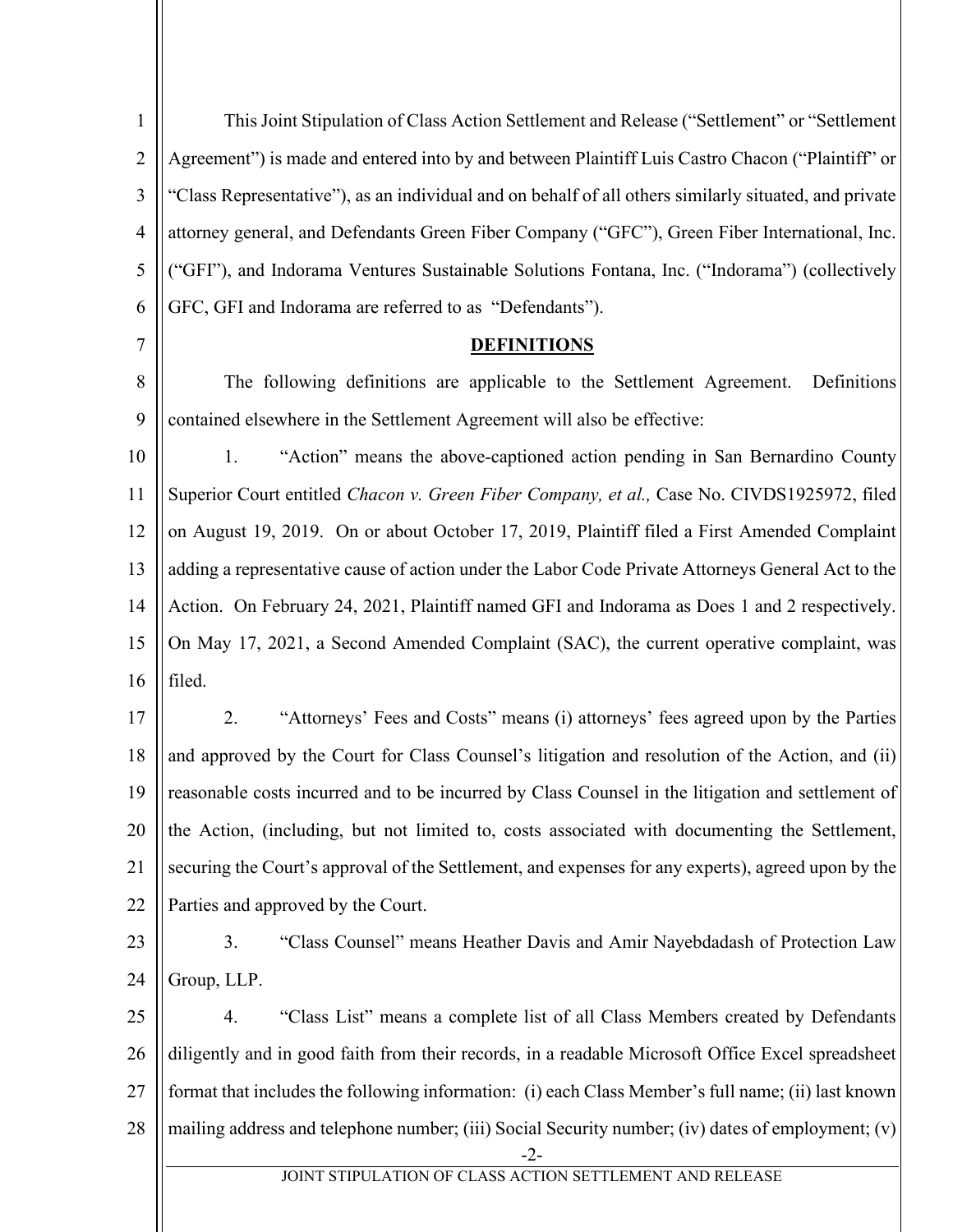1 2 3 total Pay Periods worked at Defendants in California during the Class Period; (vi) total Pay Periods worked at Defendants in California during the PAGA Period; and (vii) any other information required by the Settlement Administrator in order to effectuate the terms of the Settlement.

4

5 6 7 8 9 10 11 12 5. "Class Member(s)" means: All current and former hourly-paid, non-exempt employees of Green Fiber Company, Green Fiber International, Inc., and Indorama Ventures Sustainable Solutions Fontana, Inc. who were employed by Green Fiber Company, Green Fiber International, Inc., and Indorama Ventures Sustainable Solutions Fontana, Inc. in the state of California at any time during the Class Period and who have not expressly received monies in exchange for the release of any of the claims at issue in the Action in connection with an individual lawsuit, administrative claim to the Department of Labor and/or Division of Labor Standards Enforcement, or demand letter submitted to Options by counsel for the employee. Defendants estimate that there are approximately 114 Class Members.

13

14

6. "Class Period" means the period from August 30, 2015 through April 30, 2022.

7. "Class Representative" means Plaintiff Luis Castro Chacon.

15 16 17 18 19 20 21 22 8. "Class Representative Enhancement Payment" means the amount to be paid to Plaintiff Luis Castro Chacon in recognition of his effort and work in prosecuting the Action on behalf of Class Members and in exchange for a general release of his claims. Subject to the Court granting Final Approval of the Settlement and subject to the exhaustion of any and all appeals, Plaintiff will request Court approval of a Class Representative Enhancement Payment of Seven Thousand Five Hundred Dollars and Zero Cents (\$7,500.00). Any portion of the Class Representative Enhancement Payment not approved by the Court to be awarded to Plaintiff will be part of the Net Settlement Amount.

23

24

9. "Court" means the Superior Court of the State of California for the County of San Bernardino.

25 26 10. "Counsel for Defendants" means Lisa K. Garner and Joshua B. Wagner of Gordon Rees Scully Mansukhani LLP.

27 28 11. "Defendants" means Defendants Green Fiber Company, Green Fiber International, Inc., and Indorama Ventures Sustainable Solutions Fontana, Inc.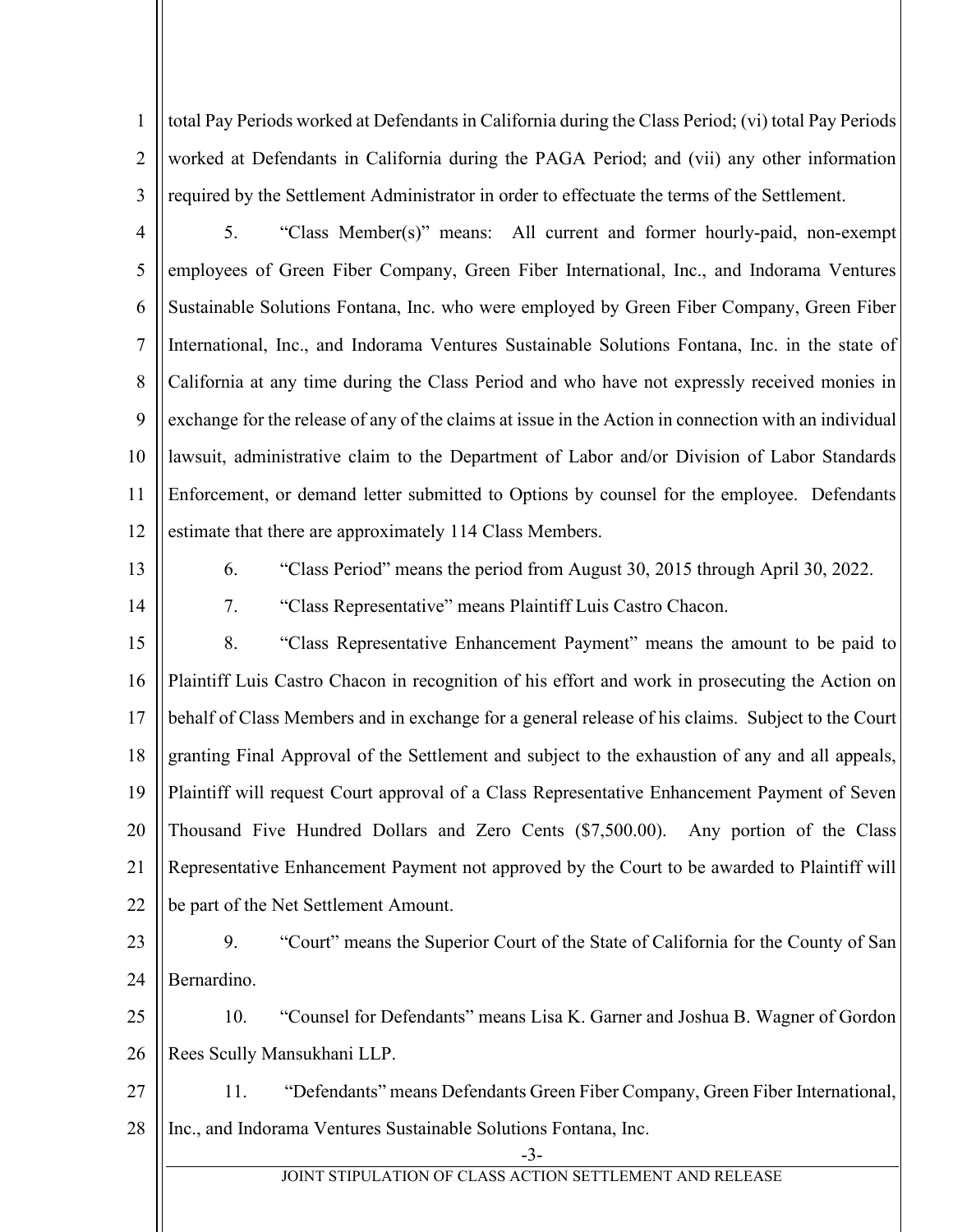1 2 3 4 5 12. "Effective Date" means the later of: (a) if any objections are submitted and not subsequently withdrawn, the date for filing an appeal and no such appeal being filed; (b) if any timely appeals are filed, the resolution (or withdrawal) of any such appeal in a way that does not alter the terms of the Settlement; or (c) if there are no objections, or if all objections are withdrawn and no appeals are filed, the date upon which the Court enters Final Approval.

6 7 13. "Final Approval" means the Court entering an order granting final approval of the Settlement Agreement.

8 9 14. "Final Approval/Settlement Fairness Hearing" means the hearing on Class Counsel's Motion for Final Approval of the Settlement Agreement.

10 11 12 13 14 15 16 17 15. "Gross Settlement Amount" means the maximum settlement amount of Six Hundred and Fifty Thousand Dollars (\$650,000.00), which includes all Individual Settlement Payments to Participating Class Members and/or PAGA Members, the Class Representative Enhancement Payment to Plaintiff, Settlement Administration Costs to the Settlement Administrator, a Labor and Workforce Development Agency Payment, and the Attorneys' Fees and Costs. This is a non-reversionary and no-claims made settlement. Defendants are responsible for the employer's share of payroll taxes for their employees, which shall be funded in addition to the Gross Settlement Amount.

18 19 20 21 22 16. "Individual Settlement Payment" means the amount payable from the Net Settlement Amount to each Participating Class Member and any payment a PAGA Member is eligible to receive from the employee portion of the PAGA Payment. Individual Settlement Payments shall be paid by a Settlement Check made payable to Participating Class Members and/or PAGA Members.

23

24 25 26 27 17. "Labor and Workforce Development Agency Payment" or "PAGA Settlement Amount" means the amount that the Parties have agreed to pay to the Labor and Workforce Development Agency ("LWDA") in connection with the claim under the Labor Code Private Attorneys General Act of 2004 (Cal. Lab. Code §§ 2698, *et seq.*) ("PAGA") and that is approved by the Court for such purposes.

28

18. "Net Settlement Amount" means the portion of the Gross Settlement Amount

JOINT STIPULATION OF CLASS ACTION SETTLEMENT AND RELEASE

<sup>-4-</sup>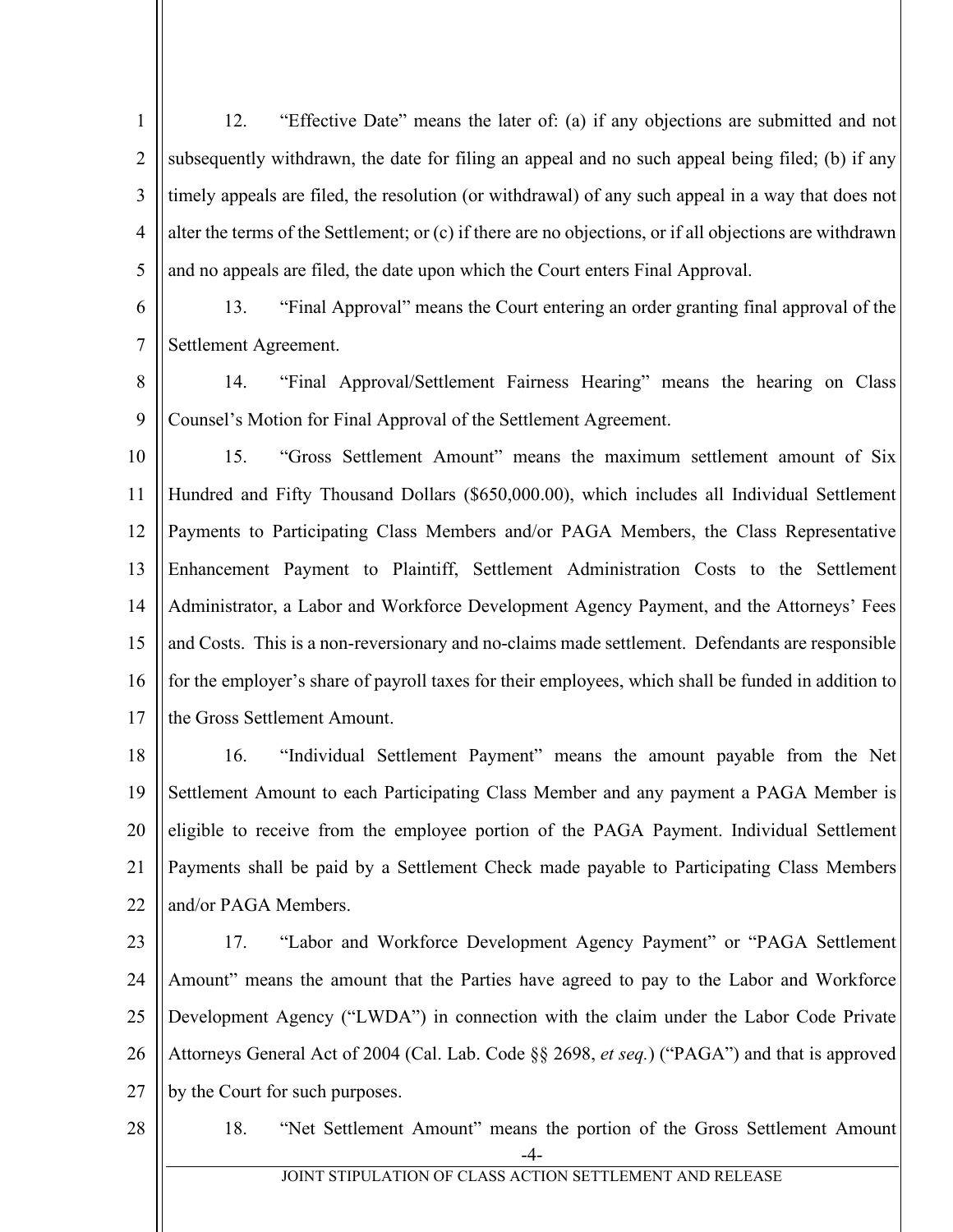1 2 3 4 5 6 7 8 9 10 remaining after deduction of the approved Class Representative Enhancement Payment, Settlement Administration Costs, Labor and Workforce Development Agency Payment, and the Attorneys' Fees and Costs. 19. "Notice of Class Action Settlement" or "Notice" means the document, substantially in the form attached here as Exhibit A, that will be mailed to Class Members. 20. "Objection" means a Class Member's valid and timely written objection to the Settlement Agreement. For an Objection to be valid, it must include: (a) the objector's full name, address, telephone number, last four digits of the employees social security number or employee ID number and (b) a written statement of all grounds for the objection accompanied by legal support, if any, for such objection.

11 12 21. "PAGA" means the California Labor Code Private Attorneys General Act of 2004 (Cal. Lab. Code §§ 2698, *et seq.*, "PAGA").

13 14 15 22. "PAGA Members" means all current and former non-exempt employees of Defendants who were employed by Defendants in the state of California at any time during the PAGA Period.

23. "PAGA Period" means the period from August 9, 2018 through April 30, 2022.

17 18 24. "Participating Class Members" or "Settlement Class" means all Class Members who do not submit valid and timely requests for exclusion.

19 25. "Parties" means Plaintiff and Defendants collectively.

20 21 26. "Pay Period" shall mean any pay period in which a Class Member or PAGA Member worked at least one (1) day.

22

16

27. "Plaintiff" means Luis Castro Chacon.

23 24 28. "Preliminary Approval" means the Court order granting preliminary approval of the Settlement Agreement.

25 26 27 28 29. "Qualified Settlement Fund Account" shall mean the Qualified Settlement Fund Account established, designated and maintained by the Settlement Administrator to accept payment from Defendants to fund Attorneys' Fees and Costs, the Class Representative Enhancement Payment, Individual Settlement Payments, the PAGA Settlement Amount, and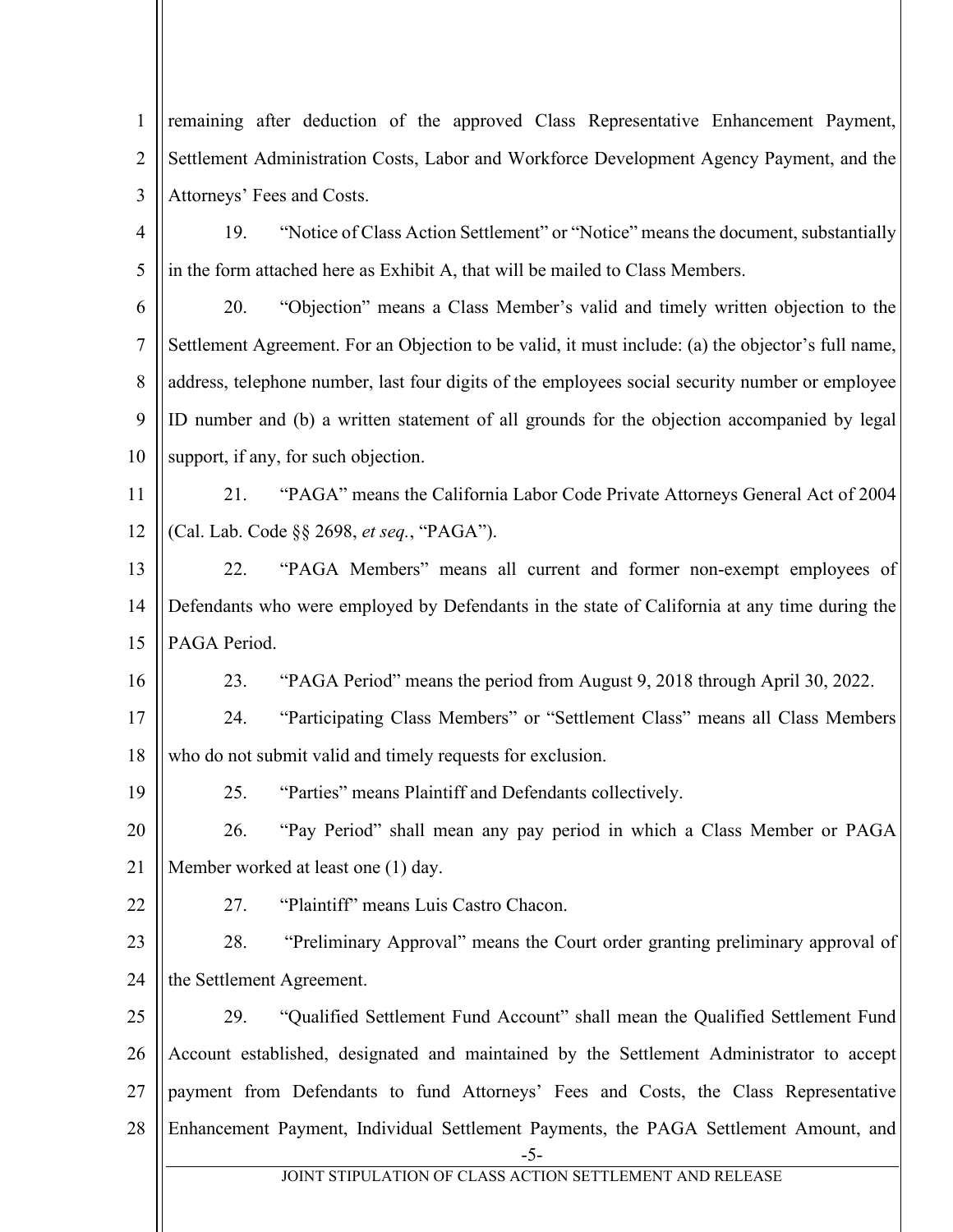1 Settlement Administration Costs.

- 2 3 4 5 6 7 8 9 10 11 12 13 14 15 16 17 30. "Released Class Claims" means all claims, rights, demands, liabilities, and causes of action, that were or could have been pleaded based upon, arising from, or related to, the factual allegations set forth in the operative complaint in the Action against the Released Parties, including, but not limited to claims for: (i) failure to pay all regular wages, minimum wages, and overtime wages due; (ii) failure to provide meal periods or compensation in lieu thereof; (iii) failure to provide rest periods or compensation in lieu thereof; (iv) failure to reimburse necessary business expenses; (v) failure to provide complete, accurate wage statements; (vi) failure to pay wages timely at time of termination or resignation; (vii) failure to timely pay wages during employment; (viii) unfair business practices that could have been premised on the claims, causes of action or legal theories of relief described above or any of the claims, causes of action or legal theories of relief pleaded in the operative complaint; (ix) failure to maintain required payroll records; and (x) failure to pay for all vested and unpaid vacation wages (collectively, the "Released Class Claims"). This release shall apply to all Participating Class Members and all claims arising during the Class Period. Separate and apart from the Released Claims by Participating Class Members, Plaintiff Chacon, as an individual will provide a complete and general release of all known or unknown claims he may hold through the Effective Date of this Agreement.
- 18 19 31. "Released Class Claims Period" means the period from August 30, 2015 through April 30, 2022.
- 20 21 22 23 24 25 32. "Released PAGA Claims" means all claims under PAGA, for civil penalties based on the facts alleged in the operative Complaint or which could have been alleged based on those facts, including all allegations and claims stated in the letters sent to the Labor Workforce and Development Agency by Class Counsel dated August 9, 2019 and February 23, 2021 and including civil penalties under PAGA for violations of the provisions of the applicable IWC Wage Orders and the Labor Code for the PAGA Period.
- 26 27 28 33. "Released Parties" means Defendants and any of their former and present parents, subsidiaries, affiliates, divisions, predecessors, successors, and assigns, as well as all past and present officers, directors, employees, partners, agents, attorneys, insurers, and any other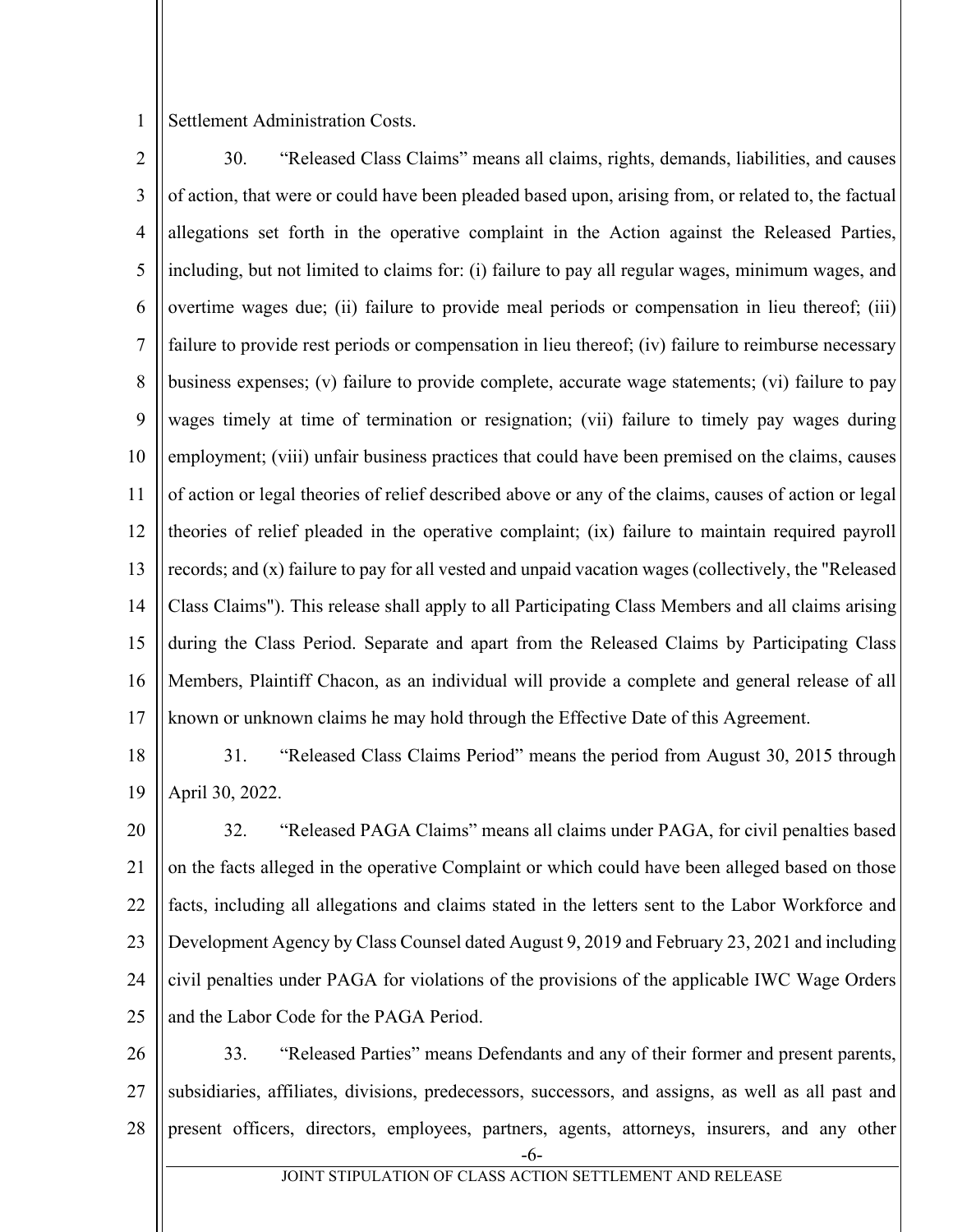1 successors, assigns, or legal representatives, if any, of each such entities.

2 3 4 5 6 7 8 9 10 11 12 34. "Request for Exclusion" means a valid and timely letter submitted by a Class Member to the Settlement Administrator indicating a request to be excluded from the Settlement. To be effective, the Request for Exclusion must contain (a) the Class Member's name, address, telephone number, and the last four digits of the Class Member's Social Security number and/or the Employee ID number and (b) a clear statement requesting to be excluded from the settlement of the class claims similar to the following: "I wish to exclude myself from the class settlement reached in the matter of *Luis Castro Chacon v. Green Fiber Company*. I understand that by excluding myself, I will not receive money from the settlement reached in this matter." To be effective, the Request for Exclusion must be post-marked by the Response Deadline and received by the Settlement Administrator. The Request for Exclusion shall not be effective as to the release of claims arising under the Private Attorneys General Act.

13 14 15 16 17 18 19 20 21 22 23 24 25 35. "Response Deadline" means the deadline by which Class Members must postmark valid requests for exclusion or valid objections to the Settlement Administrator in order to be considered timely. The Response Deadline will be sixty (60) calendar days from the initial mailing of the Notice by the Settlement Administrator. In the event the 60th day falls on a Sunday or Federal holiday, the Response Deadline will be extended to the next day on which the U.S. Postal Service is open. The Response Deadline for Requests for Exclusion or objections will be extended fifteen (15) calendar days for any Class Member who is re-mailed a Notice by the Settlement Administrator, unless the 15th day falls on a Sunday or Federal holiday, in which case the Response Deadline will be extended to the next day on which the U.S. Postal Service is open. The Response Deadline may also be extended for one or more Class Members by written agreement between Class Counsel and counsel for Defendants. Under no circumstances will the Settlement Administrator have the authority unilaterally to extend the Response Deadline for Class Members to submit a request for exclusion or objections to the Settlement.

26 27 28 36. "Settlement Administrator" means ILYM Group, Inc. or any other third-party class action settlement administrator agreed to by the Parties and approved by the Court for the purposes of administering the Settlement. The Parties and their counsel each represent that they do not have

<sup>-7-</sup>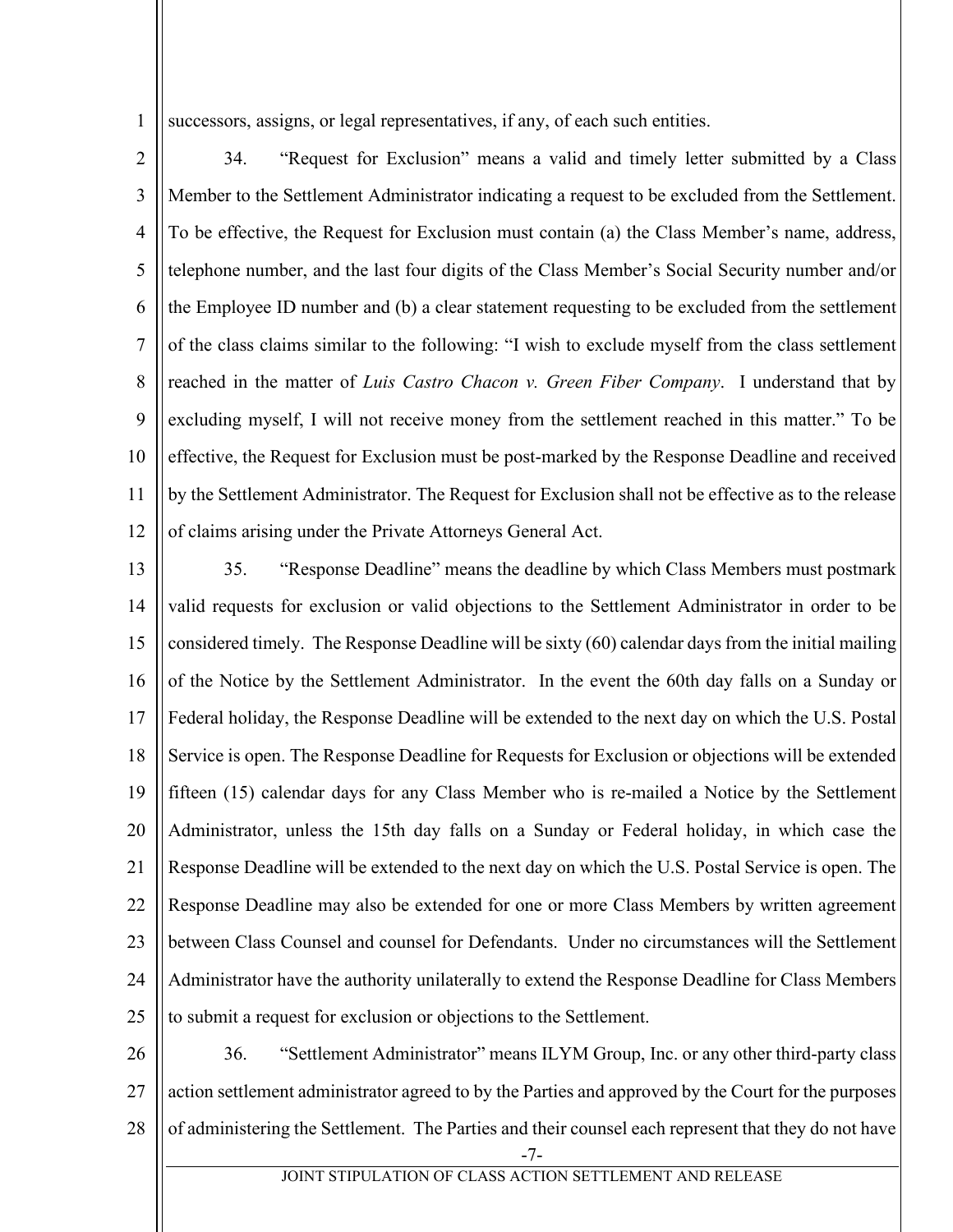1 2 any financial interest in the Settlement Administrator or otherwise have a relationship with the Settlement Administrator that could create a conflict of interest.

3 4 5 6 7 8 9 10 37. "Settlement Administration Costs" means the costs payable from the Gross Settlement Amount to the Settlement Administrator for administering the Settlement, including, but not limited to printing, distributing, and tracking documents for the Settlement, calculating estimated amounts per Class Member, tax reporting, distributing the Gross Settlement Amount, providing necessary reports and declarations, providing notice of Final Approval to Participating Class Members and other duties and responsibilities set forth herein to process the Settlement and as requested by the Parties. The Settlement Administration Costs will be paid from the Gross Settlement Amount. The Settlement Administration Costs are not to exceed \$6,000.00.

11 12 13 38. "Settlement Payment Check" means the check distributed to a Participating Class Member and/or PAGA Members in the amount of the Individual Settlement Payment pursuant to the Settlement Agreement.

14

## **PROCEDURAL HISTORY**

15 16 17 18 19 20 21 22 23 24 25 26 27 28 39. On August 30, 2019, the initial complaint was filed against Green Fiber Company. A PAGA Notice, a required prerequisite notice to the California's Labor & Workforce Development Agency, was sent on August 9, 2019. The First Amended Complaint (FAC) was filed October 17, 2019 to add a PAGA cause of action. The PAGA Notice was amended on February 23, 2021 to add GFI and Indorama. On February 24, 2021, Plaintiff named GFI and Indorama as Does 1 and 2 respectively. In May of 2021, leave to file a Second Amended Complaint (SAC) was granted, and the SAC was filed on May 17, 2021. The only difference between the FAC and the SAC is that in the SAC, GFI and Indorama are named defendants instead of just Doe defendants. The causes of action alleged against all Defendants are: 1) failure to pay overtime; (2) failure to provide or pay for meal periods; (3) failure to provide or pay for rest breaks; (4) failure to pay minimum wages; (5) failure to timely pay all wages upon termination; (6) failure to timely pay all wages during employment; (7) inaccurate wage statements; (8) failure to keep accurate payroll records; (9) unreimbursed business expenses; (10) unpaid vacation time; (11) unfair business practices; and (12) PAGA.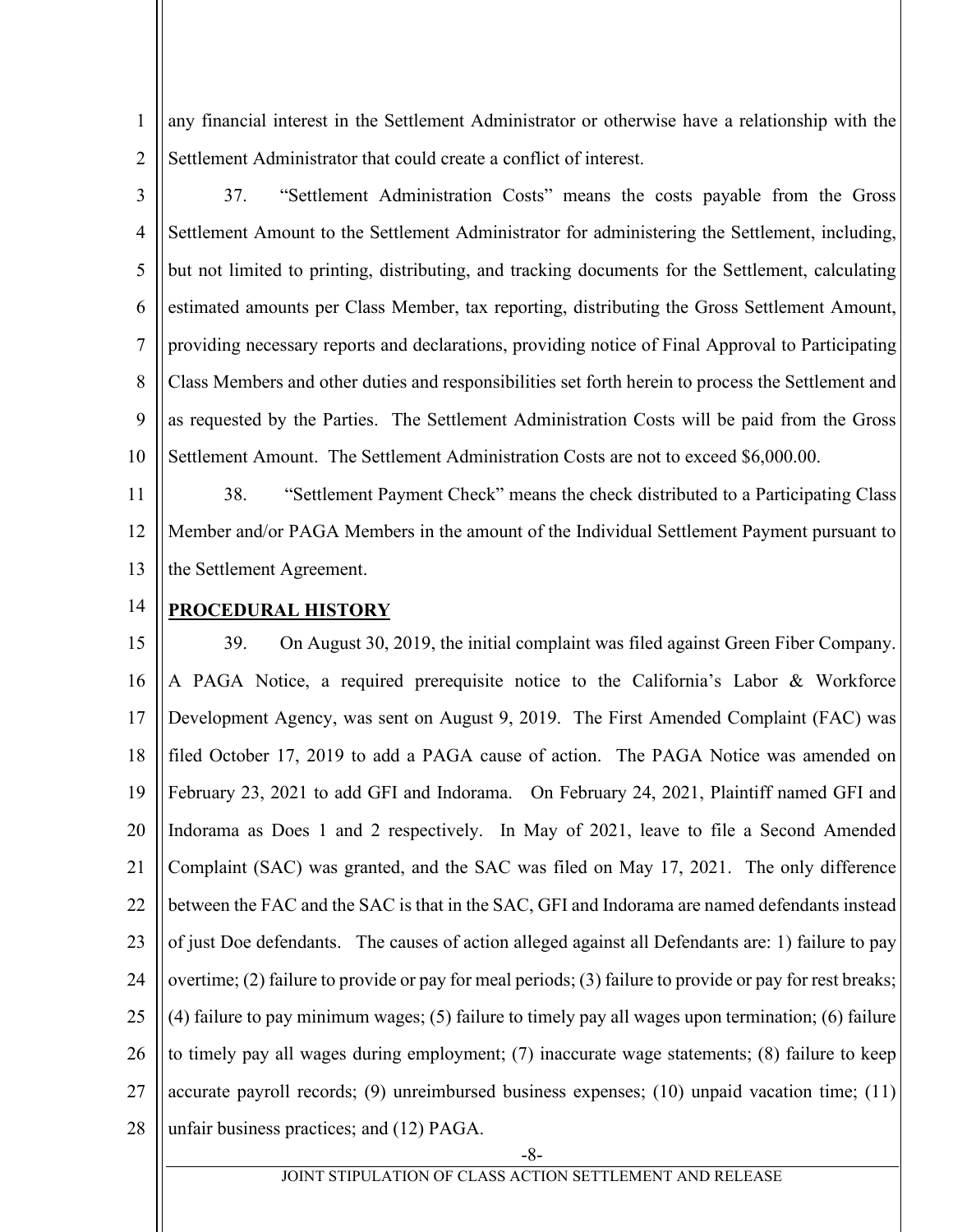1 2 3 40. The Parties engaged in mediation with neutral Jeffrey Krivis, Esq. on November 3, 2021. Prior to mediation, Plaintiff propounded formal discovery and the Parties also engaged in informal discovery. The Parties were able to reach a settlement via a Mediator's Proposal.

## 4 **TERMS OF AGREEMENT**

5

Plaintiff, on behalf of himself and the Settlement Class, and Defendants agree as follows:

6 7 8 9 10 41. Funding of the Gross Settlement Amount. Within thirty (30) calendar days after the Effective Date, Defendants shall remit the Gross Settlement Amount, plus the employer's share of payroll taxes due on the wage portion of the Gross Settlement Amount, into a Qualified Interest Bearing Settlement Fund Account to be established by the Settlement Administrator. The interest accrued will be distributed to Participating Class Members in a pro rata basis.

11 12 13 14 15 16 17 18 42. Attorneys' Fees and Costs. Defendants agree not to oppose or impede any application or motion by Class Counsel for attorneys' fees of not more than 35% of the Gross Settlement Amount, or \$227,500.00, plus the reimbursement of reasonable costs and expenses associated with Class Counsel's litigation and settlement of the Action not to exceed \$30,000. The Parties agree that any reduction in the amount of attorneys' fees and costs awarded is not a basis to void the Settlement Agreement and Class Counsel has the right to appeal the Court's ruling regarding the fees. Any court-ordered reduction in Attorneys' Fees and Costs shall be added to the Net Settlement Amount.

19 20 21 22 23 24 25 26 27 28 43. Class Representative Enhancement Payment. In recognition of his effort and work in prosecuting the Action on behalf of Class Members, Defendants agree not to oppose or impede any application or motion for a Class Representative Enhancement Payment of \$7,500.00 to Plaintiff Chacon for his services on behalf of the Settlement Class and for the general release of his claims against Defendants. The Class Representative Enhancement Payment will be paid from the Gross Settlement Amount and will be in addition to Plaintiff's Individual Settlement Payment paid pursuant to the Settlement. Plaintiff Chacon will be solely and legally responsible to pay any and all applicable taxes on the payment made pursuant to this paragraph and will indemnify and hold Defendants harmless from any claim or liability for taxes, penalties, or interest arising as a result of the payment. Any court-ordered reduction of the Class Representative Enhancement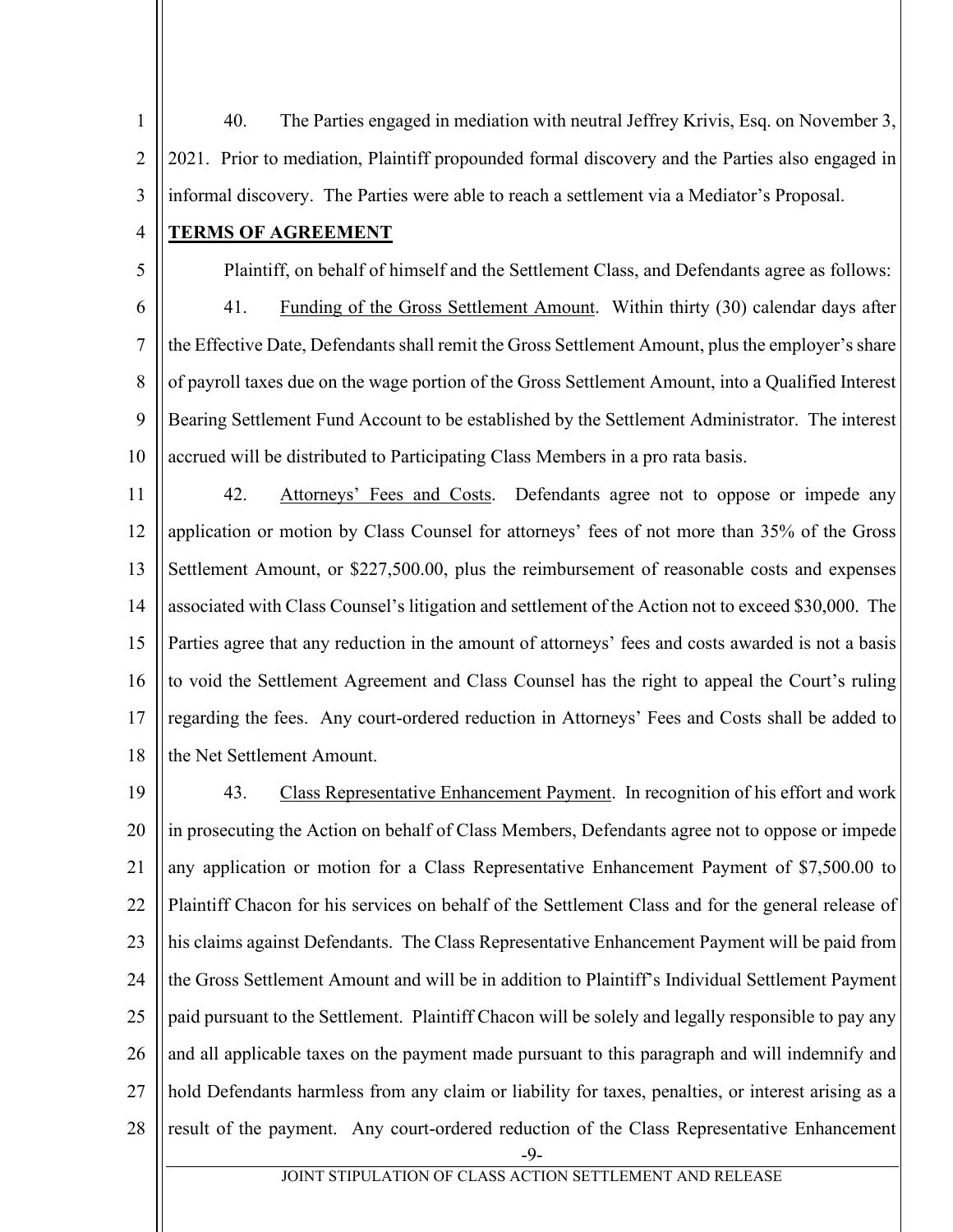1 Payment shall be added to the Net Settlement Amount.

- 2 3 4 5 6 7 8 9 10 11 44. Settlement Administration Costs. The Settlement Administrator will be paid for the reasonable costs of administration of the Settlement and distribution of payments from the Gross Settlement Amount, which costs are not to exceed \$6,000.00. These costs, which will be paid from the Gross Settlement Amount, will include, *inter alia*, the costs of the following: required tax reporting on the Individual Settlement Payments, the issuing of 1099 and W-2 Forms, printing and distributing the Notice Packet, calculating and distributing the Gross Settlement Amount, posting notice of final approval on its website, providing necessary reports and declarations, and providing other such assistance as ordered by the Court or requested by the Parties in connection with this Settlement. Any court-ordered reduction of the Settlement Administration Costs shall be added to the Net Settlement Amount.
- 12 13 14 15 16 17 18 19 20 21 45. Labor and Workforce Development Agency Payment. The Parties agree that the amount of Twenty-Five Thousand Dollars and Zero Cents (\$25,000.00) of the Gross Settlement Amount will be allocated to the resolution of any and all Class Members' claims arising under PAGA. Any increase in this amount by the Court will not constitute grounds by either Party to void the Settlement Agreement, so long as the Gross Settlement Amount does not increase. Pursuant to PAGA, seventy-five percent (75%), or \$18,750.00, of the PAGA Settlement Amount will be paid to the LWDA, and twenty-five percent (25%), or \$6,250.00, of the PAGA Settlement Amount will be included in the Net Settlement Amount. Pursuant to the July 1, 2016 amendments to the PAGA, Class Counsel will forward a copy of the executed Settlement Agreement to the LWDA at the same time that it is submitted to the Court.
- 22 23 24 25 26 46. Net Settlement Amount. The Net Settlement Amount will be used to satisfy Individual Settlement Payments to Participating Class Members in accordance with the terms of the Settlement Agreement. The Net Settlement Amount will equal the amount in the Qualified Settlement Fund Account after the payments described above are allocated to the LWDA, Plaintiff, Class Counsel, and the Settlement Administrator.
- -10- 27 28 47. Individual Settlement Payment Calculations. Each Participating Class Member's share of the Net Settlement Amount shall be determined based on his/her individual number of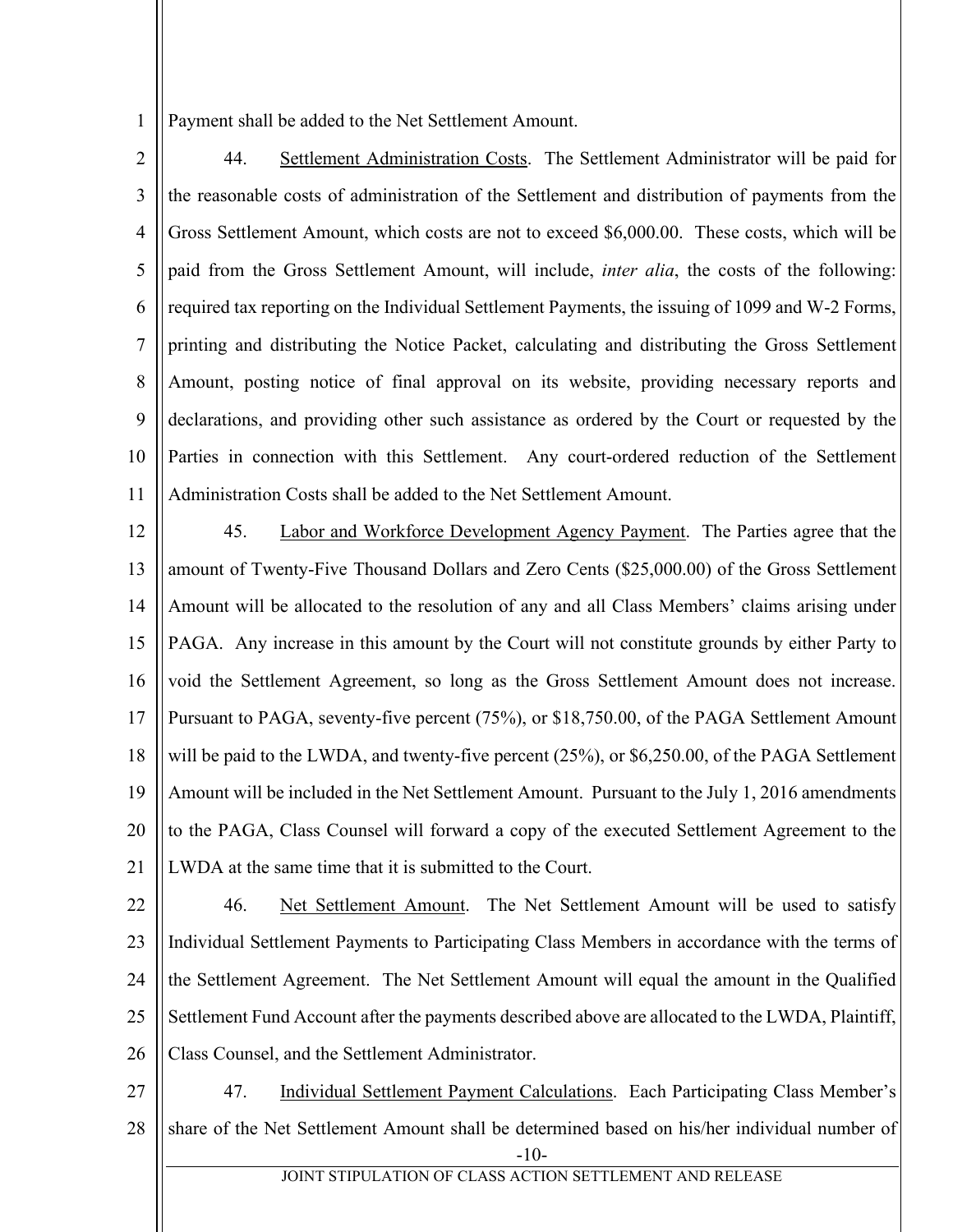1 2 3 4 5 Pay Periods during the Class Members' employment in California during the Class Period. Each Participating Class Member's share of the Net Settlement Amount will be determined by multiplying the Net Settlement Amount by his or her respective Pay Periods worked for Defendants during the Class Period and divided by the total Pay Periods worked by all Class Members during the Class Period.

6 7 8 9 10 11 12 13 14 15 16 48. Pay Period Calculations. Defendants shall be responsible for providing to the Settlement Administrator with the data set of Pay Periods worked by each respective Class Member employed by Defendants in California during the Class Period. This is a material term of the Agreement, and if Defendants fail to comply after meeting and conferring between Plaintiff and Defendants and Defendants being provided a reasonable opportunity to cure, only then Plaintiff shall have the right to void the Agreement. The Gross Settlement Amount is based on Defendants' representations that the Class Members worked a total of 6,603 Pay Periods during the Class Period through October 31, 2021. Pay Periods for each Class Member are calculated as follows: Taking the total number of days from hire date /class start (whichever is later) to termination/April 30, 2022 (as applicable) and dividing those dates by 30 to get months and then multiplying the number of months by 2 pay periods each month to get total Pay Periods.

17 18 19 20 21 22 23 24 25 26 27 28 49. Potential Increase in Gross Settlement Amount or Limit to Class Period. Should the qualifying Pay Periods worked by the Class Members during the Class Period ultimately increase by more than 10% (*i.e*., by more than 661 Pay Periods), Defendants shall increase the Gross Settlement Amount on a *pro-rata* basis equal to the percentage increase in the number of Pay Periods worked by the Class Members above 10%. For example, if the number of Pay Periods increases by 11% the Gross Settlement Amount will increase by 1%. If the total number of Pay Periods exceeds 10% of the 6,603 Pay Periods represented at mediation at time of Preliminary Approval, Defendants may, in their sole discretion, elect one of the following options: (i) modify the end date of the Class Period to coincide with the date the Pay Period count exceeds 10% of the 6,603 Pay Periods represented at mediation; or (ii) consent to an increase in the amount of the Gross Settlement on a pro rata basis equal to the increase in the number of Pay Periods that is more than 10% above the 6,603 Pay Periods represented at mediation (*e.g*., an eleven percent (11%

-11-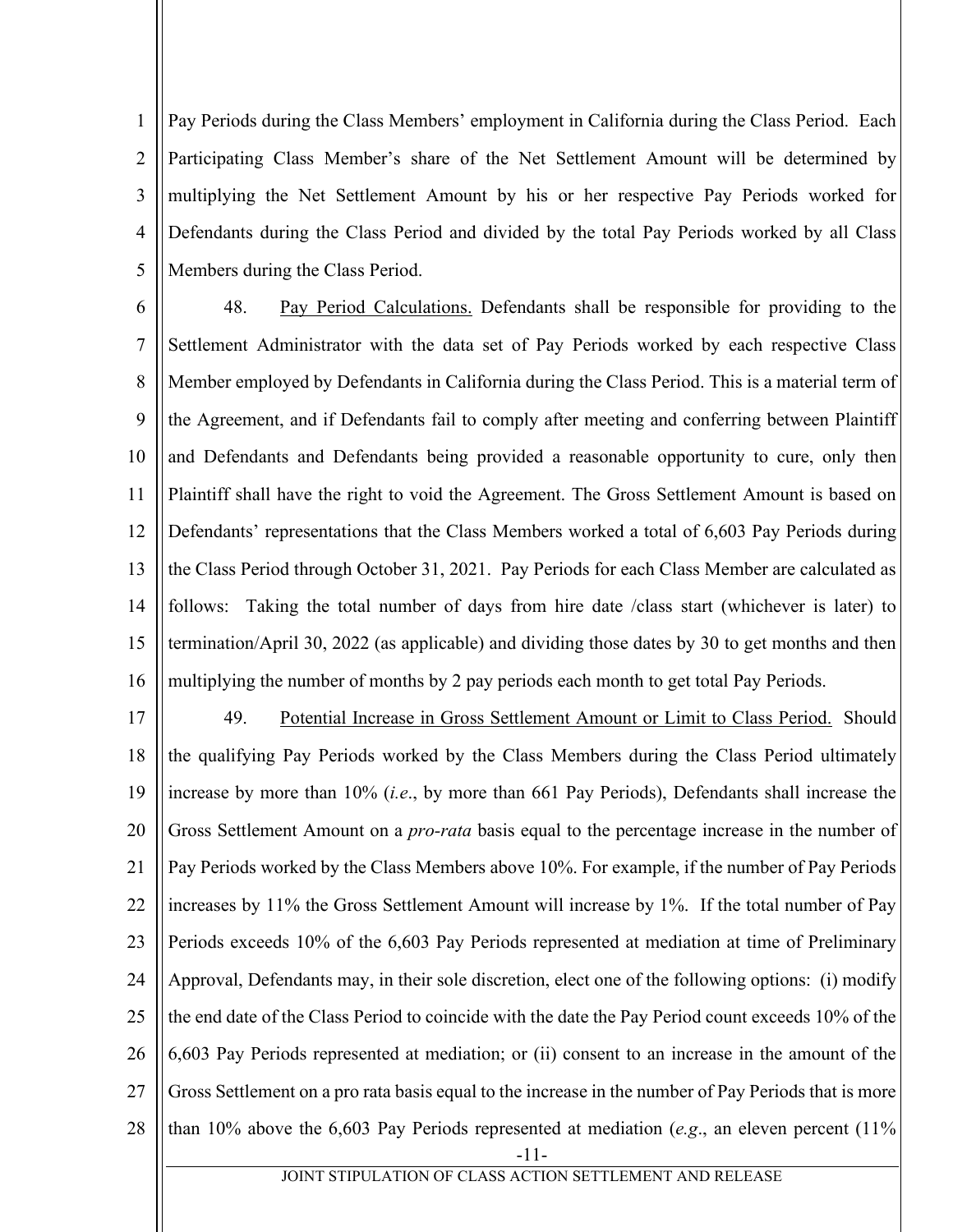1 increase in the number of Pay Periods results in a one percent (1%) potential pro rata increase).

- 2 3 4 5 6 7 8 9 10 11 50. Funding of the Gross Settlement Amount. Within thirty (30) calendar days of the Effective Date of the Settlement, Defendants will deposit the Gross Settlement Amount and all applicable employer-side payroll taxes into a Qualified Settlement Fund ("QSF") to be established by the Settlement Administrator. Defendants shall provide all information necessary for the Settlement Administrator to calculate necessary payroll taxes including their official name, 8-digit state unemployment insurance tax ID number, and other information requested by the Settlement Administrator, no later than seven (7) calendar days of the Effective Date. This is a material term of the Agreement, and if Defendants fail to comply after meeting and conferring between Plaintiff and Defendants and providing Defendants a reasonable opportunity to cure, only then Plaintiff shall have the right to void the Agreement.
- 12 13 14 15 16 51. Distribution of the Gross Settlement Amount. Within fourteen (14) calendar days of the funding of the Settlement, the Settlement Administrator will issue payments for: (a) Individual Settlement Payments; (b) the PAGA Payment to the Labor and Workforce Development Agency; (c) the Class Representative Enhancement Payment; (d) Class Counsel's Fees and Costs and (e) Settlement Administration Costs.

17 18 19 20 52. Net Settlement Amount for Payment of Class Claim. The Net Settlement Amount will be used to satisfy the class portion of Participating Class Members Individual Settlement Payments in accordance with the terms of this Agreement. The estimated Net Settlement Amount is as follows:

| 21 | \$<br><b>Gross Settlement Amount</b>                                                   | 650,000.00 |
|----|----------------------------------------------------------------------------------------|------------|
| 22 | \$<br><b>Enhancement Payments:</b>                                                     | 7,500.00   |
| 23 | Class Counsel's Fees:<br>\$                                                            | 227,500.00 |
| 24 | \$<br>Class Counsel's Costs:                                                           | 30,000.00  |
| 25 | \$<br><b>PAGA Payment</b>                                                              | 25,000.00  |
| 26 | <b>Settlement Administration Costs:</b><br>\$                                          | 6,000.00   |
| 27 | <b>Estimated Net Settlement Amount</b><br>\$                                           | 354,000.00 |
| 28 | Individual Settlement Payment Calculations. Individual Settlement Payments will<br>53. |            |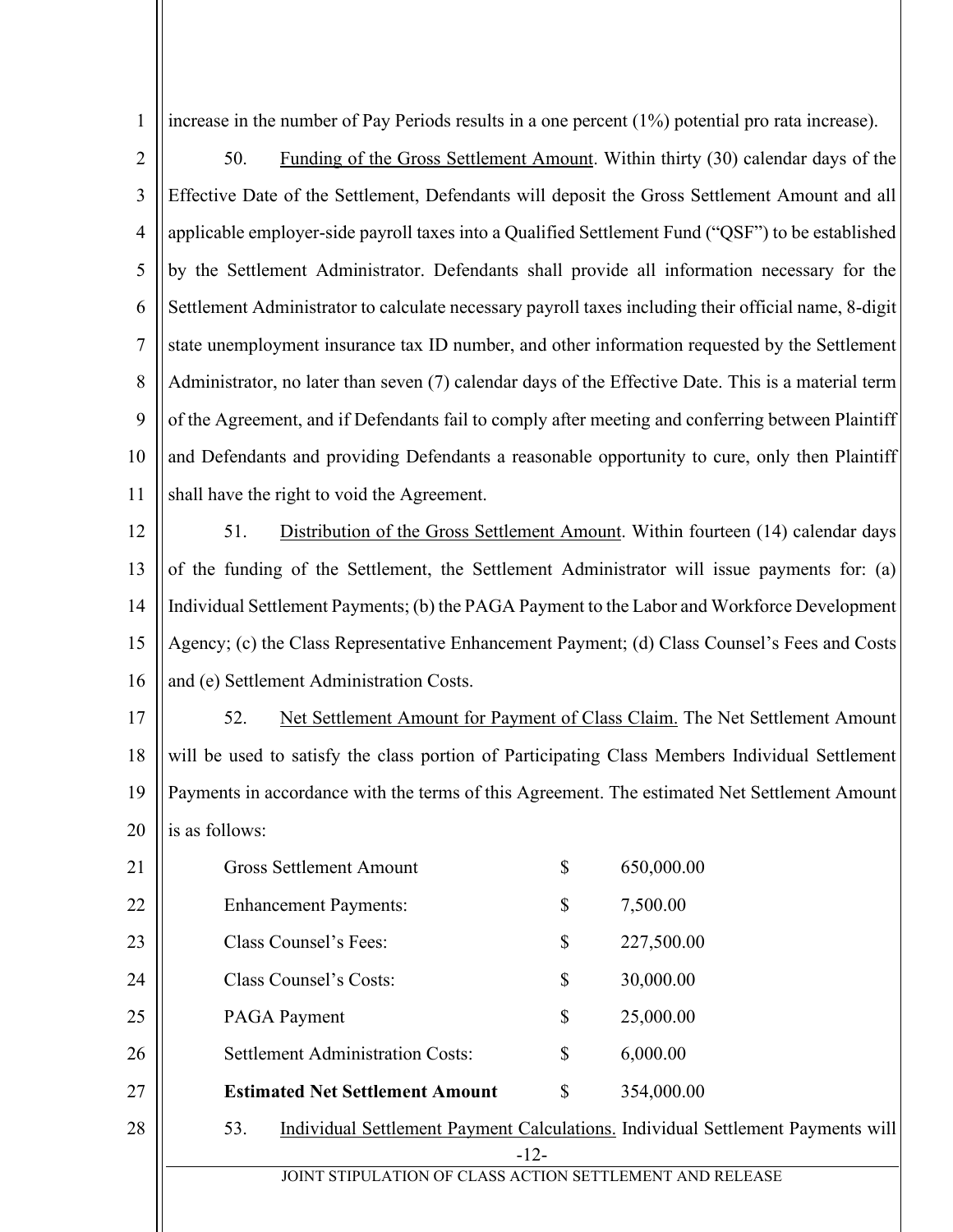| $\mathbf{1}$   | be paid from the Net Settlement Amount and the 25% portion of the PAGA Payment allocated for |  |
|----------------|----------------------------------------------------------------------------------------------|--|
| $\overline{2}$ | PAGA Members and shall be paid pursuant to the formula set forth herein:                     |  |
| 3              | (a) Calculation of Class Portion of Individual Settlement Payments.<br>The                   |  |
| 4              | Settlement Administrator will calculate the total Pay Periods for all                        |  |
| 5              | Participating Class Members by adding the number of Pay Periods worked                       |  |
| 6              | by each Participating Class Member during the Class Period.<br>The                           |  |
| 7              | respective Pay Periods for each Participating Class Member will be divided                   |  |
| 8              | by the total Pay Periods for all Participating Class Members, resulting in the               |  |
| 9              | Payment Ratio for each Participating Class Member. Each Participating                        |  |
| 10             | Class Member's Payment Ratio will then be multiplied by the Net                              |  |
| 11             | Settlement Amount to calculate each Settlement Class Member's estimated                      |  |
| 12             | share of the Net Settlement Amount.                                                          |  |
| 13             | (b) Calculation of PAGA Portion of Individual Settlement Payments. The                       |  |
| 14             | Settlement Administrator will calculate the total Pay Periods for all PAGA                   |  |
| 15             | Members by adding the number of Pay Periods worked by each PAGA                              |  |
| 16             | Member during the PAGA Period. The respective Pay Periods for each                           |  |
| 17             | PAGA Member will be divided by the total Pay Periods for all PAGA                            |  |
| 18             | Members, resulting in the Payment Ratio for each PAGA Member. Each                           |  |
| 19             | PAGA Member's Payment Ratio will then be multiplied by the employee                          |  |
| 20             | portion of the PAGA Payment to calculate each PAGA Member's estimated                        |  |
| 21             | share of the PAGA Payment. PAGA Members shall receive this portion of                        |  |
| 22             | their Individual Settlement Payment regardless of whether they opt out of                    |  |
| 23             | the participation regarding the class claims.                                                |  |
| 24             | All Individual<br>(c) Tax Treatment of Individual Settlement Payments.                       |  |
| 25             | Settlement Payments will be allocated as twenty percent (20%) as wages,                      |  |
| 26             | which will be reported on W-2 and subject to payroll tax with holding, and                   |  |
| 27             | forty percent $(40\%)$ as penalties, and forty percent $(40\%)$ interest, which              |  |
| 28             | shall be reported on an IRS Form 1099 by the Settlement Claims<br>$-13-$                     |  |
|                | JOINT STIPULATION OF CLASS ACTION SETTLEMENT AND RELEASE                                     |  |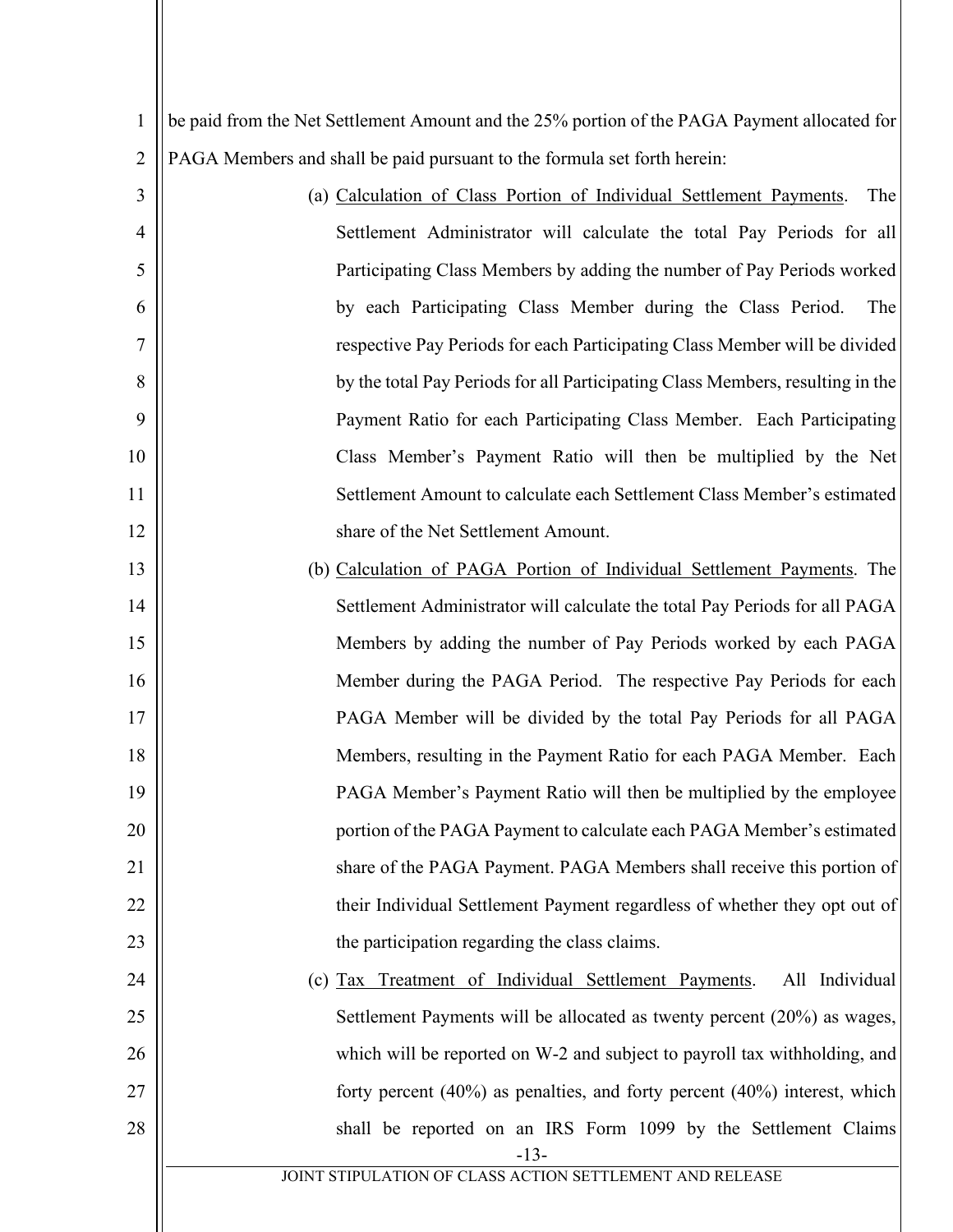Administrator.

2 3 4 5 6 7 8 9 10 11 12 54. Further Distribution of Non-Negotiated Payments. This is a non-reversionary settlement. All Individual Settlement Payment checks to Participating Class Members and/or PAGA Members shall be valid for one hundred eighty (180) days. If any checks to Participating Class Members and PAGA Members remain uncashed 180 calendar days after distribution of the Net Settlement Amount, such remaining funds shall be forwarded to the Controller of the State of California pursuant to the Unclaimed Property Law, California Civil Code § 1500, *et seq*., to be held in trust for those Participating Class Members and PAGA Members who did not timely cash their Settlement checks. The Parties agree that this disposition results in no "unpaid residue" under California Civil Procedure Code § 384, as all payments to the Participating Class Members and PAGA Members will be paid out, whether or not these individuals cash their Settlement checks. Therefore, Defendants will not be required to pay any interest on such amounts.

13

1

14 15 16 17 18 19 20 55. No Credit Toward Benefit Plans. The Individual Settlement Payments made to Participating Class Members pursuant to the Settlement Agreement, as well as any other payments made pursuant to the Settlement Agreement, will not be utilized to calculate any additional benefits under any benefit plans to which any Class Members may be eligible, including, but not limited to, profit-sharing plans, bonus plans, 401(k) plans, vacation plans, sick leave plans, PTO plans, and any other benefit plan. Rather, it is the Parties' intention that the Settlement Agreement will not affect any rights, contributions, or amounts to which any Participating Class Members may be entitled under any benefit plans.

21 22 23 24 56. Settlement Administration Process. The Parties agree to cooperate in the administration of the Settlement and to make all reasonable efforts to control and minimize the costs and expenses incurred in administration of the Settlement. The Settlement Administrator will provide, including but not limited, the following services:

25

(a) Establish and maintain a Qualified Settlement Fund Account.

-14- 26 27 28 (b) Calculate the Individual Settlement Payment each Class Member is eligible to receive and the portion of the PAGA Payment each PAGA Member shall receive (the "Net Individual Settlement Check Amount"), including the respective employer's share of taxes on the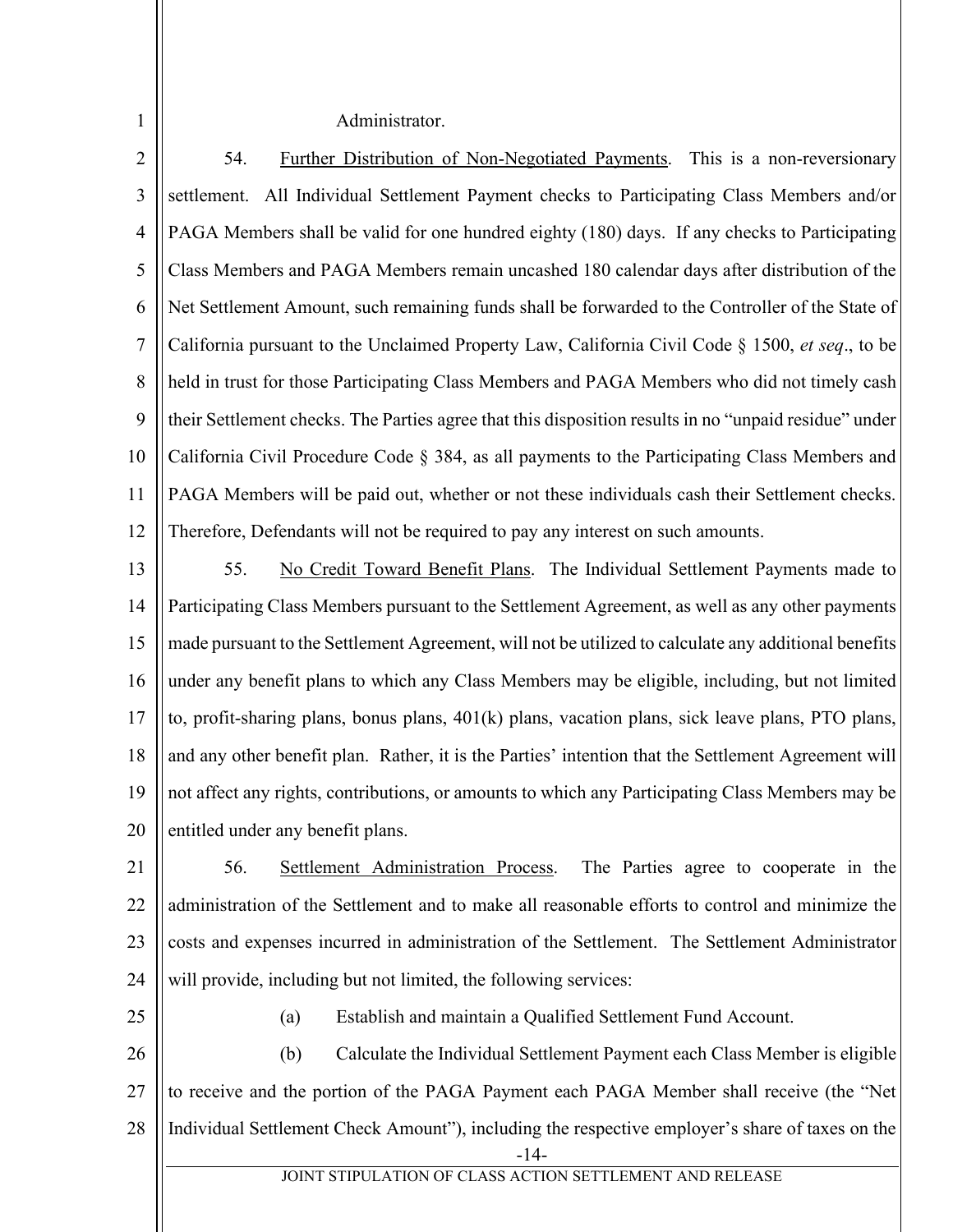-15- JOINT STIPULATION OF CLASS ACTION SETTLEMENT AND RELEASE 1 2 3 4 5 6 7 8 9 10 11 12 13 14 15 16 17 18 19 20 21 22 23 24 25 26 27 28 wage portion of payments. This service will include printing and issuance of checks to the Participating Class Members in the Net Individual Settlement Check Amount, basic accounting together with the preparation and submission of any necessary accompanying forms, and preparation of 1099 and W-2 Tax Forms. (c) Print and mail the Notice Packet. Prior to mailing the Notice, the Settlement Administrator shall perform a National Change of Address ("NCOA") search for any new addresses for Class Members. (d) Establish and maintain a toll free information telephone support line to assist Class Members who have questions regarding the Notice. (e) Conduct at least one (1) additional address search, through Accurint or similar database, for mailed Notices and Individual Settlement Payments that are returned without a forwarding address and as undeliverable. (f) Process requests for exclusion, objections, and field inquiries from Class Members. (g) Provide declarations and/or other information, as requested by the Parties and/or the Court. (h) Provide weekly status reports to counsel for the Parties. (i) Distribute all payments pursuant to this Settlement Agreement, subject to Court approval. (j) Posting a notice of final judgment online at Settlement Administrator's website. 57. Delivery of the Class List and Tax Rate Information. Within fourteen (14) calendar days of Preliminary Approval, Defendants will provide the Class List and Tax Rate Information to the Settlement Administrator. Defendants shall provide the Settlement Administrator with a Microsoft Excel spreadsheet containing the following information for each class Member: (1) full name; (2) last known home address and phone number; (3) social security number; (5) start and end dates of active employment as a non-exempt employee of Defendants in the State of California; (6) total Pay Periods during the Class Period; (7) total Pay Periods during the PAGA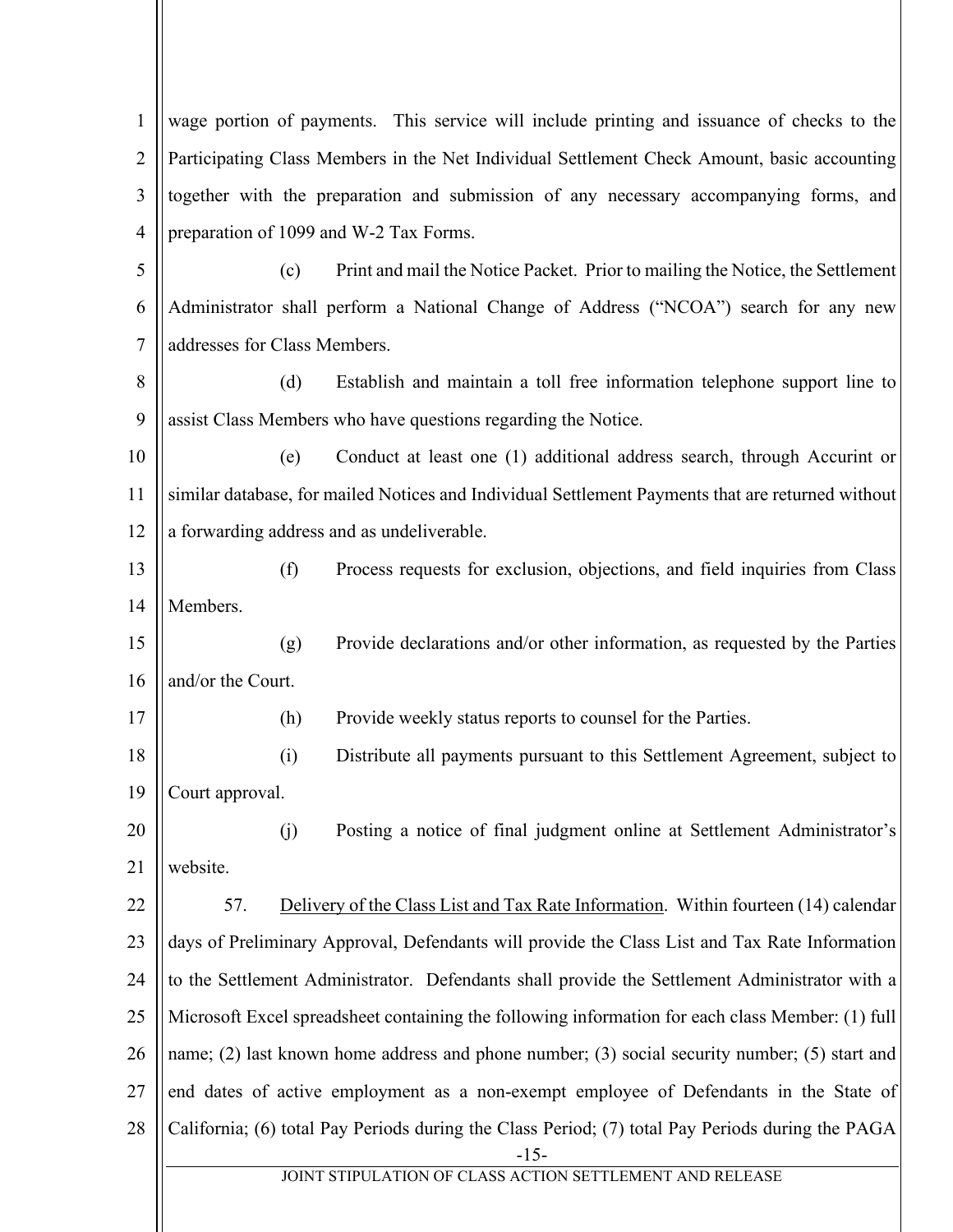1 2 3 4 5 Period; and (8) any other information required by the Settlement Administrator in order to effectuate the terms of the Settlement ("Class List"). This is a material term of the Agreement, and if Defendants fail to comply after meeting and conferring between Plaintiff and Defendants and providing Defendants with a reasonable opportunity to cure, only then Plaintiff shall have the right to void the Agreement.

6 7 8 9 10 11 12 13 14 15 16 17 58. Confirmation of Contact Information in the Class List. Prior to mailing the Notice, the Settlement Administrator will perform a search based on the National Change of Address Database for information to update and correct for any known or identifiable address changes. Any Notices returned to the Settlement Administrator with a forwarding address on or before the Response Deadline will be sent promptly via regular First-Class U.S. Mail to the forwarding address affixed thereto and the Settlement Administrator will indicate the date of such re-mailing on the Notice. If no forwarding address is provided, the Settlement Administrator will promptly attempt to determine the correct address using a skip-trace, or other search using the name, address and/or Social Security number of the Class Member involved, and will then perform a single remailing. Those Class Members who receive a re-mailed Notice, whether by skip-trace or by request, will have between the later of (a) an additional fifteen (15) calendar days or (b) the Response Deadline to postmark a request for exclusion or an objection to the Settlement.

-16- 18 19 20 21 22 23 24 25 26 27 28 59. Notice. Within seven (7) court days after receiving the Class List from Defendants, the Settlement Administrator will mail a Notice to all Class Members via regular First-Class U.S. Mail, using the most current, known mailing addresses identified in the Class List. Each Notice will provide: (a) information regarding the nature of the Action; (b) a summary of the Settlement's principal terms; (c) the Settlement Class definition; (d) the total number of Pay Periods each respective Class Member worked for Defendants during the Settlement Class Period; (e) the amount of each respective Class Member's estimated Individual Settlement Payment and how that amount was calculated; (f) the dates which comprise the Class Period; (g) instructions on how to submit valid requests for exclusion or objections to the Settlement; (h) the deadlines by which the Class Member must postmark requests for exclusions or objections to the Settlement, or Pay Period disputes; (i) the claims to be released, as set forth herein; and (j) the date for the Final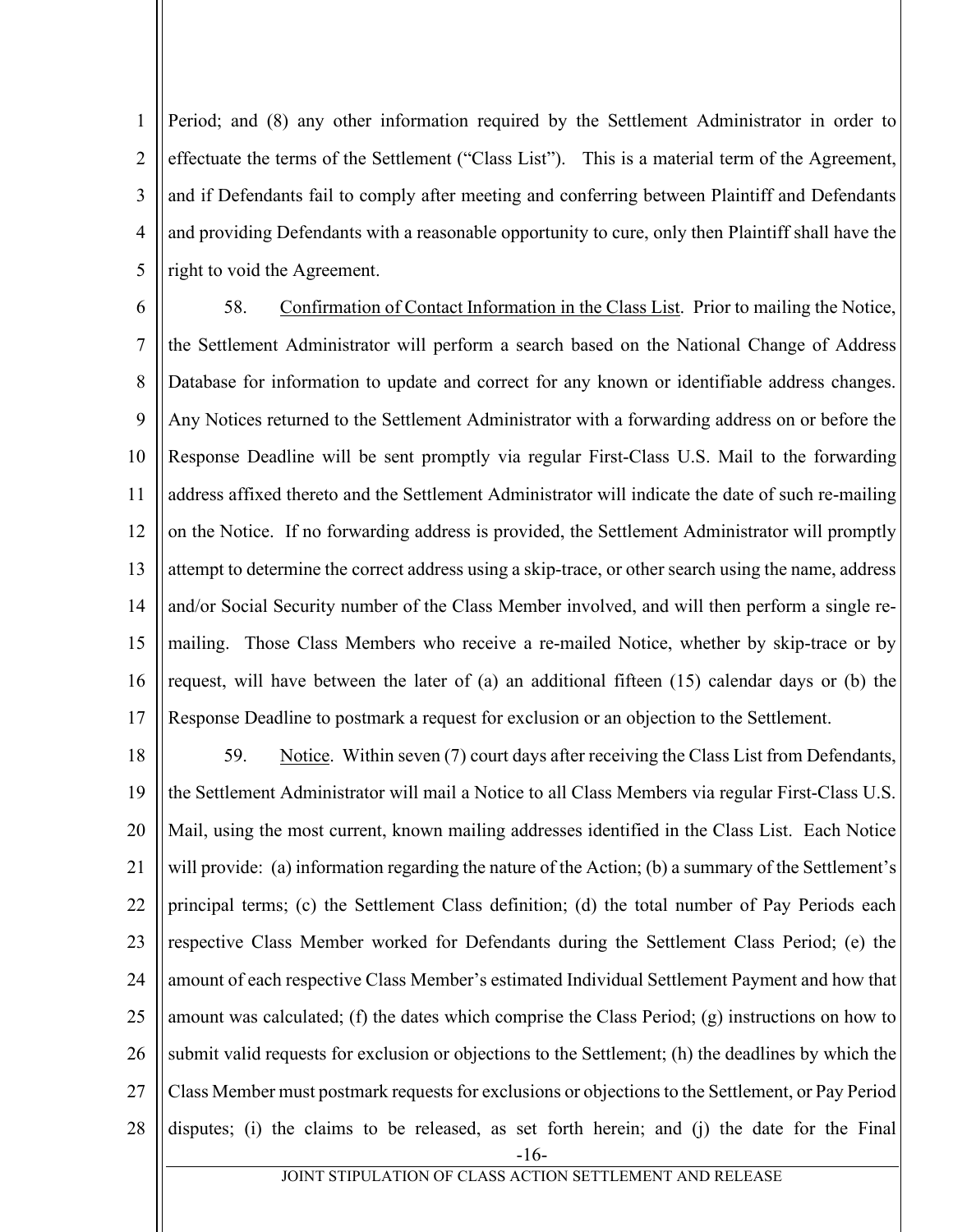1 Approval/Settlement Fairness Hearing.

2 3 4 5 6 7 8 9 10 11 12 60. Disputed Information on Notice. Class Members will have an opportunity to dispute the information provided in their Notice. To the extent Class Members dispute the basis for the amount of their Individual Settlement Payments, Class Members may produce evidence to the Settlement Administrator showing that such information is inaccurate. Absent written documentation rebutting Defendants' records, Defendants' records will be presumed determinative. However, if a Class Member produces written documentation to dispute the Individual Settlement Payment, the Settlement Administrator will evaluate the evidence submitted by the Class Member and will make the claims decision (subject to approval by Class Counsel and counsel for Defendants) as to the Individual Settlement Payment to which the Class Member may be entitled. All such disputes are to be resolved no later than seven (7) court days after the Response Deadline.

13 14 15 16 17 18 19 20 21 22 23 61. Defective Submissions. If a Class Member's request for exclusion is defective as to the requirements listed herein, that Class Member will be given an opportunity to cure the defect(s). The Settlement Administrator will mail the Class Member a cure letter within three (3) court days of receiving the defective submission to advise the Class Member that his or her submission is defective and that the defect must be cured to render the request for exclusion valid. The Class Member will have until the later of (a) the Response Deadline or (b) fifteen (15) calendar days from the date of the cure letter, whichever date is later, to postmark a corrected request for exclusion. If a Class Member responds to a cure letter by filing a defective request for exclusion, then the Settlement Administrator will have no further obligation to give notice of a need to cure, and the request for exclusion will be deemed invalid. If the corrected request for exclusion is not postmarked within that period, it will be deemed untimely.

-17- 24 25 26 27 28 62. Request for Exclusion Procedures / Defendants' Unilateral Withdrawal Rights: Any Class Member wishing to opt-out from the Settlement Agreement must sign and timely postmark a written request for exclusion to the Settlement Administrator by the Response Deadline as set forth above. The date of the postmark on the return mailing envelope will be the exclusive means to determine whether a request for exclusion has been timely submitted. All requests for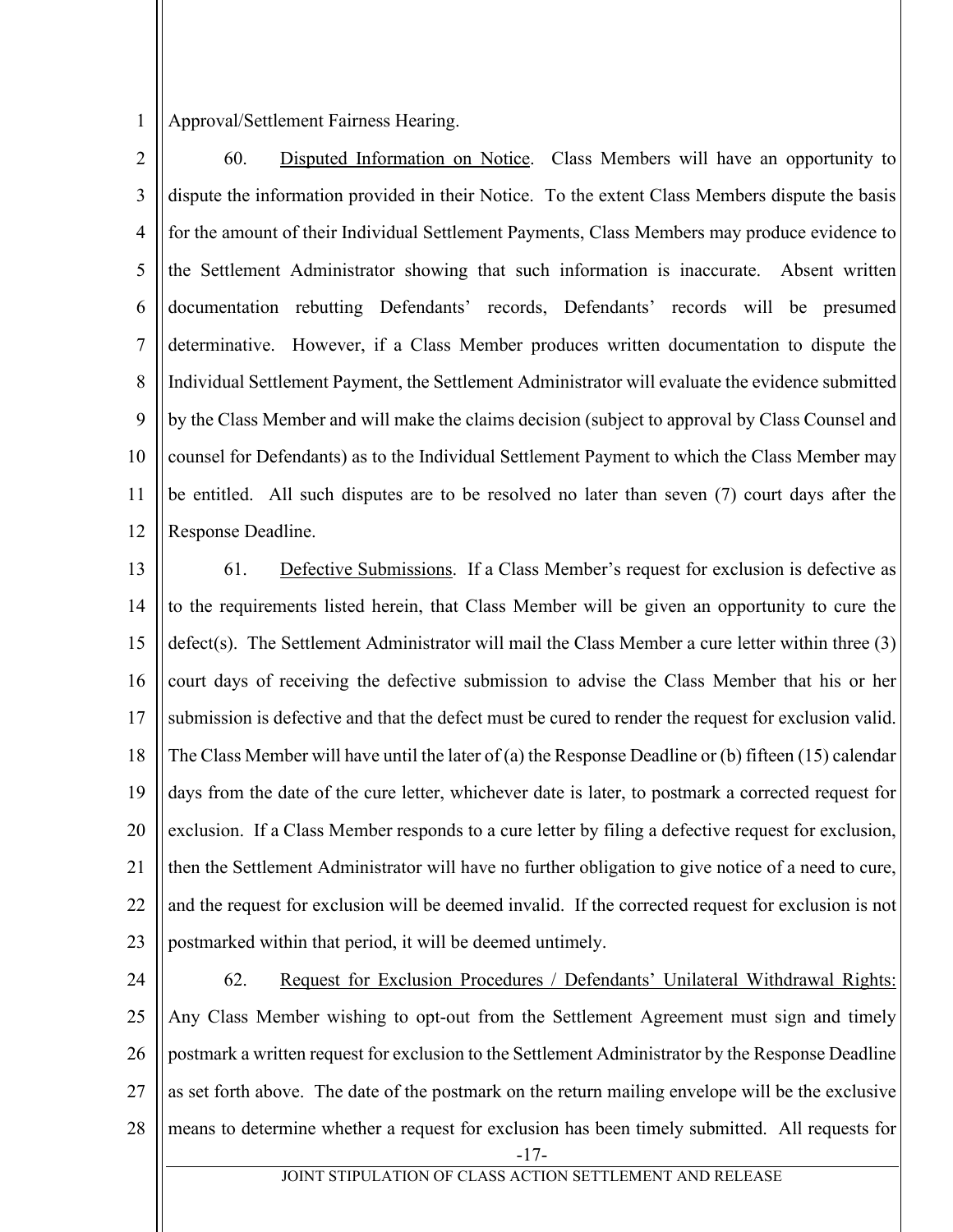1 2 3 4 5 6 7 8 9 10 11 12 13 14 15 16 17 exclusion will be submitted to the Settlement Administrator, who will certify jointly to Class Counsel and Defendants' Counsel the number of Requests for Exclusion that were timely submitted. Any Class Member who submits a valid and timely request to be excluded from the Settlement shall no longer be a member of the Settlement Class, shall be barred from participating in the Settlement, shall be barred from objecting to the Settlement, and shall receive no benefit from the Settlement. The written request for exclusion must: (1) explicitly and unambiguously state the following statement or similar statement: "I wish to exclude myself from the settlement reached in the matter of *Luis Castro Chacon v. Green Fiber*. I understand that by excluding myself, I will not receive any money from the settlement reached in this matter."; (2) contain the name, address, and the last four digits of the Social Security number of the person requesting exclusion; (3) be signed by the Class Member; and (4) be postmarked by the Response Deadline and returned to the Settlement Administrator at the specified address stated in the Notice. The request for exclusion will not be valid if it is not timely submitted, if it is not signed by the Class Member, or if it does not contain the name, and address of the Class Member. Class Members who fail to submit a valid and timely written request for exclusion on or before the Response Deadline shall be bound by all terms of the Settlement and any final judgment entered in this Action if the Settlement is approved by the Court.

18 19 20 21 22 No later than seven (7) court days after the Response Deadline, the Settlement Administrator shall identify the Class Members who have timely submitted written requests for exclusion in a declaration to the court in support of the motion for final approval. Should the Court order the Parties to include the names of the Class Members who timely submitted a written request for exclusion in the order granting final approval, the Parties will comply with the Court's Order.

23 24 25 26 27 28 If five percent (5%) or more of the Class Members submit valid requests for exclusion, Defendants at their sole option may withdraw from this Settlement. Defendants must meet and confer with Class Counsel prior to exercising this right and must make clear their intent to rescind the Agreement within fourteen (14) calendar days of the Settlement Administrator notifying the Parties of these opt-outs. If this right is exercised, Defendants will be exclusively responsible for all settlement administration costs incurred to date by the Settlement Administrator.

-18-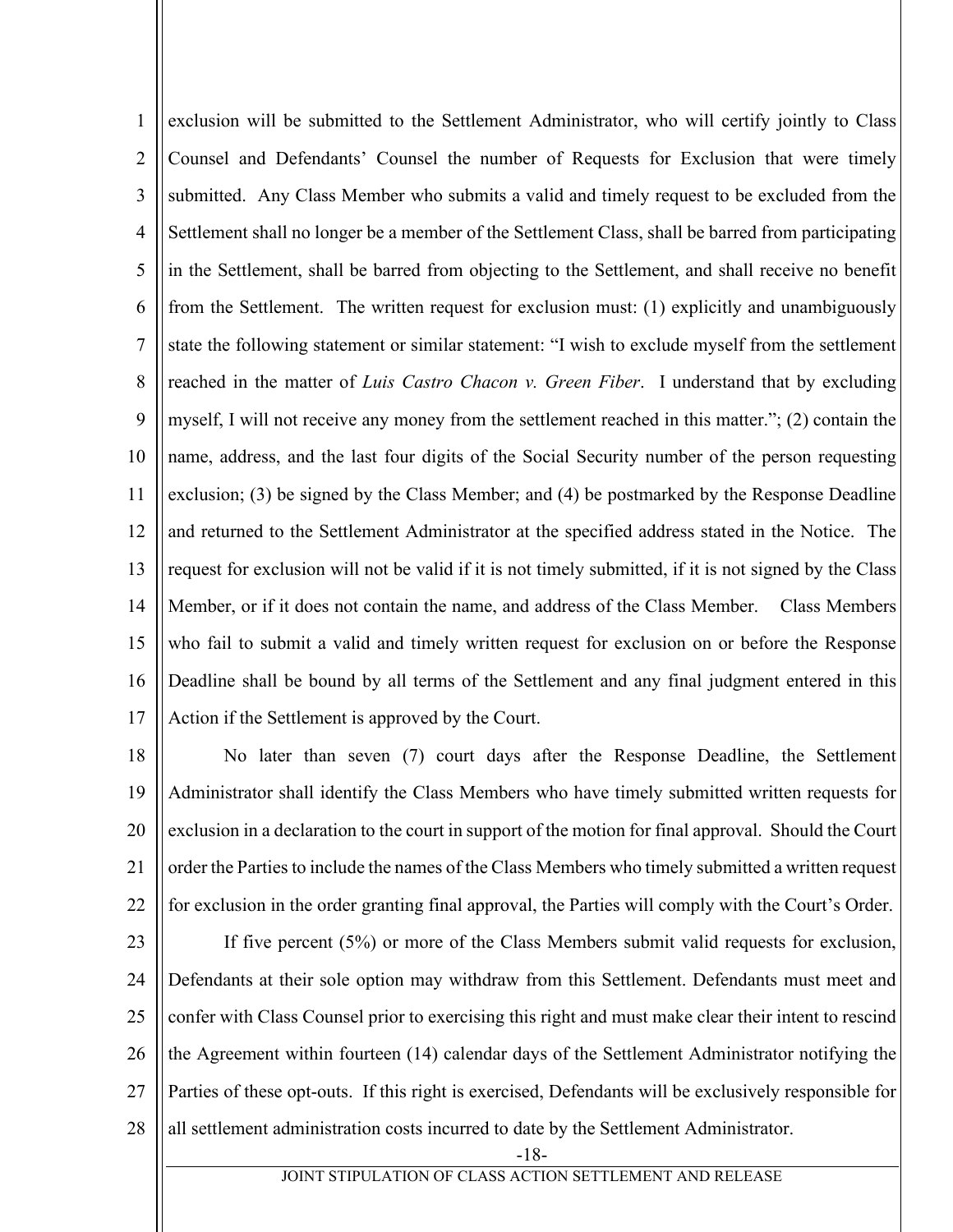1 2 3 4 5 63. Settlement Terms Bind All Class Members Who Do Not Opt-Out. Any Class Member who does not affirmatively opt-out of the Settlement Agreement by submitting a timely and valid request for exclusion will be bound by all of its terms, including those pertaining to the Released Claims, as well as the Judgment entered by the Court upon its grant of an Order for Final Approval of the Settlement.

64. Objection Procedures. Any Class Member wishing to object to the approval of the

6

7 8 9 10 11 12 13 14 15 16 17 18 19 20 21 Settlement may provide written notice the Settlement Administrator of his or her intent to object and/or orally object at the Final Approval/Settlement Fairness Hearing. Any written objection must be timely postmarked and signed by the Class Member and must state: (a) the full name of the Class Member; (b) the approximate dates of employment of the Class Member; (c) the last four digits of the Class Member's Social Security number and/or the Employee ID number; (d) the factual and legal basis for the objection; and (e) if the Class Member intends to appear at the Final Approval/Settlement Fairness Hearing. The Settlement Administrator shall email a copy of the objection to Class Counsel and counsel for Defendants within three (3) court days of receipt and Class Counsel shall lodge a copy of the objection with the Court. Class Members may also orally object to the Settlement by appearing at the Settlement at the Final Approval/Settlement Fairness Hearing. Any Class Member who submits a request for exclusion shall have no right to object to the Settlement. At no time shall any of the Parties or their counsel seek to solicit or otherwise encourage Class Members to file or serve requests for exclusions, written objections to the Settlement, or appeal from the Order and Final Judgment. Class Counsel shall not represent any Class Members with respect to any such objections.

22 23 24 25 26 27 28 65. Certification Reports. The Settlement Administrator will provide Counsel for Defendants and Class Counsel a weekly report which certifies: (a) the number of Class Members who have submitted valid Requests for Exclusion, (b) the number of Class Members who have submitted Notice of Objections, and (c) whether any Class Member has submitted a challenge to any information contained in his or her Notice Packet. Additionally, the Settlement Administrator will provide to counsel for both Parties any updated reports regarding the administration of the Settlement Agreement as needed or requested.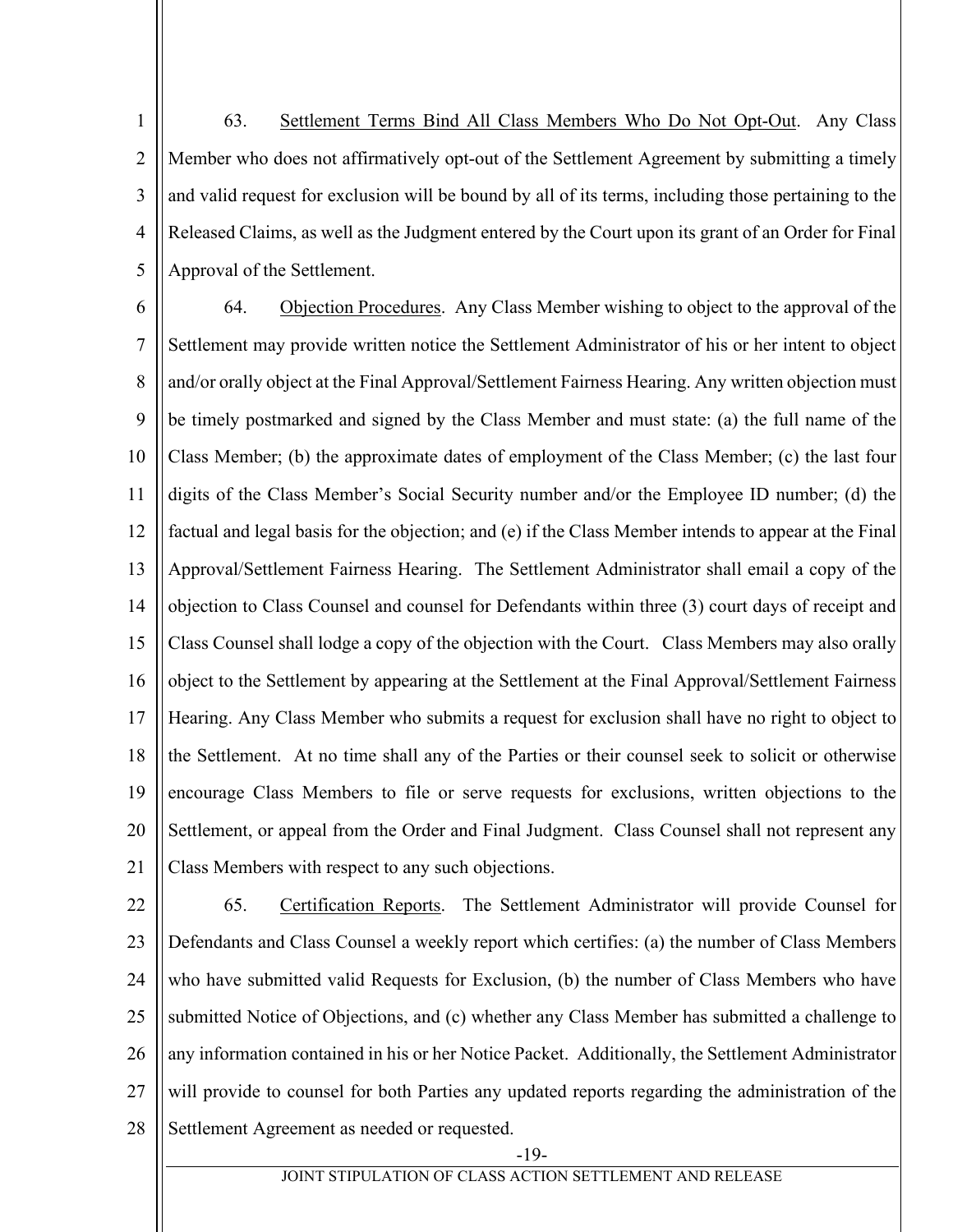1 2 3 66. Certification of Completion. Upon completion of administration of the Settlement, the Settlement Administrator will provide a written declaration under oath to certify such completion to the Court and counsel for all Parties.

4 5 6 7 8 67. Administration of Taxes by the Settlement Administrator. The Settlement Administrator will be responsible for issuing to Plaintiff, Participating Class Members, and Class Counsel any W-2, 1099, or other tax forms as may be required by law for all amounts paid pursuant to the Settlement. The Settlement Administrator will also be responsible for forwarding PAGA penalties to the appropriate government authorities.

9 10 11 12 13 14 15 68. Tax Liability. Defendants, Counsel for Defendants, Plaintiff and Class Counsel make no representation as to the tax treatment or legal effect of the payments called for hereunder, and Plaintiff and Participating Class Members are not relying on any statement, representation, or calculation by Defendants, Counsel for Defendants, Plaintiff, Class Counsel or by the Settlement Administrator in this regard. Plaintiff and Participating Class Members understand and agree that they will be solely responsible for the payment of any taxes and penalties assessed on the payments described herein.

-20- 16 17 18 19 20 21 22 23 24 25 26 27 28 69. Circular 230 Disclaimer. Each party to this agreement (for purposes of this section, the "acknowledging party" and each party to this agreement other than the acknowledging party, an "other party") acknowledges and agrees that (1) no provision of this agreement, and no written communication or disclosure between or among the parties or their attorneys and other advisers, is or was intended to be, nor will any such communication or disclosure constitute or be construed or be relied upon as, tax advice within the meaning of United States Treasury Department Circular 230 (31 CFR part 10, as amended); (2) the acknowledging party (a) has relied exclusively upon his, her or its own, independent legal and tax counsel for advice (including tax advice) in connection with this agreement, (b) has not entered into this agreement based upon the recommendation of any other party or any attorney or advisor to any other party, and (c) is not entitled to rely upon any communication or disclosure by any attorney or adviser to any other party to avoid any tax penalty that may be imposed on the acknowledging party; and (3) no attorney or adviser to any other party has imposed any limitation that protects the confidentiality of any such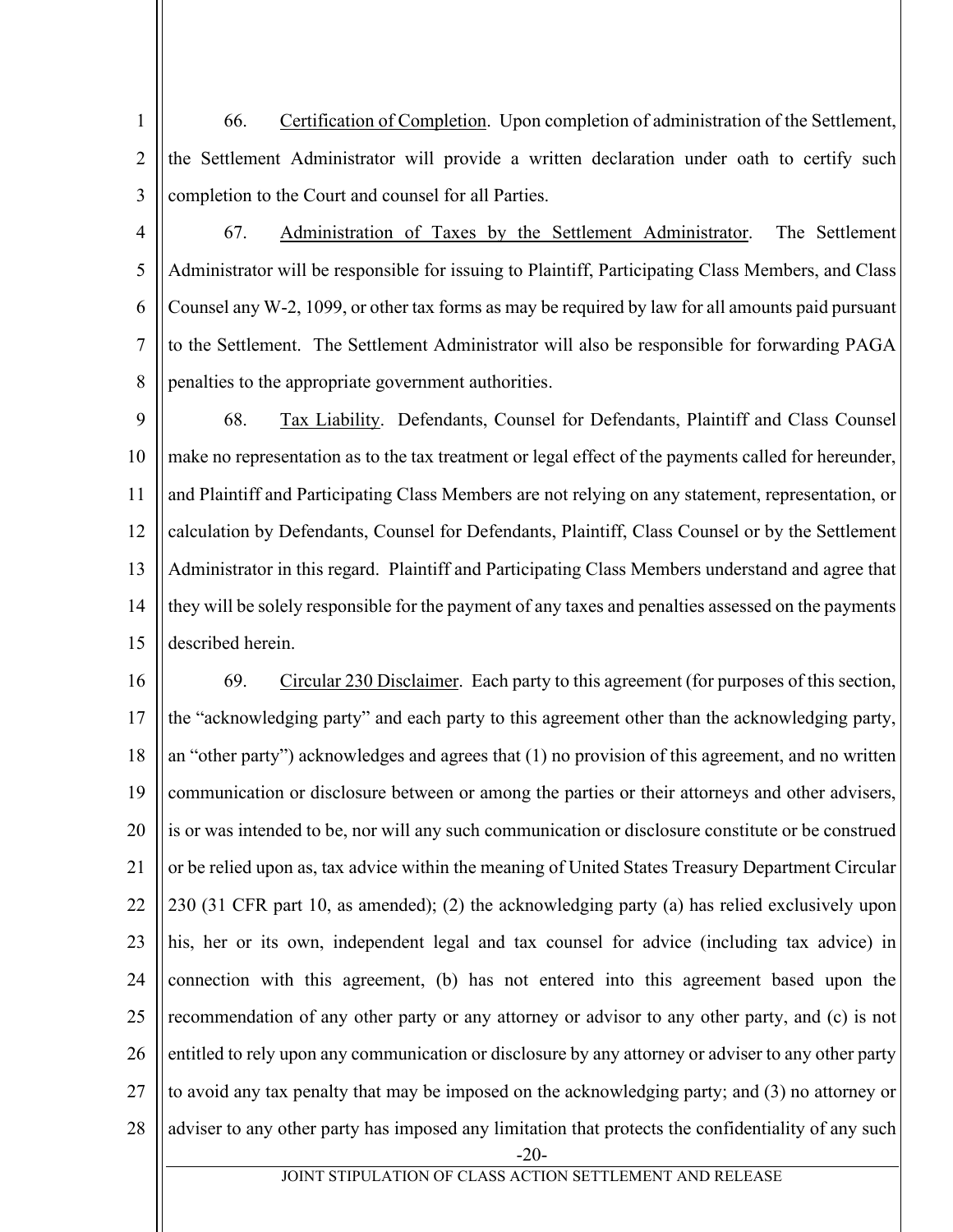1 2 3 attorney's or adviser's tax strategies (regardless of whether such limitation is legally binding) upon disclosure by the acknowledging party of the tax treatment or tax structure of any transaction, including any transaction contemplated by this agreement.

4

5

6

7

70. No Prior Assignments. The Parties, Class Counsel, and Counsel for Defendants represent, covenant, and warrant that they have not directly or indirectly assigned, transferred, encumbered, or purported to assign, transfer, or encumber to any person or entity any portion of any liability, claim, demand, action, cause of action or right herein released and discharged.

8 9 10 11 12 13 14 15 16 17 18 19 71. Release by Participating Class Members. It is the desire of Plaintiff, Participating Class Members, and Defendants to fully, finally, and forever settle, compromise, and discharge the Released Class Claims during the Class Period asserted in the Action. Upon the Final Approval by the Court of the Settlement Agreement, and except as to such rights or claims as may be created by the Settlement Agreement, the Participating Class Members shall fully release and discharge the Released Parties from any and all Released Class Claims for the entire Released Claims Period. This release shall be binding on all Class Members who have not timely submitted a valid and complete request for exclusion, including each of their respective attorneys, agents, spouses, executors, representatives, guardians ad litem, heirs, successors, and assigns, and shall inure to the benefit of the Released Parties, who shall have no further or other liability or obligation to any Participating Class Member with respect to the Released Class Claims, except as expressly provided herein.

20 21 22 23 24 25 26 27 72. Release of PAGA. As of the date of the Final Judgment, Plaintiff, the LWDA, and the State of California release the Released Parties of and from the Released PAGA Claims that could have been asserted under PAGA based on the factual allegations in the Action and all allegations and claims stated in the letters sent to the Labor Workforce and Development Agency by Class Counsel dated August 9, 2019 and February 23, 2021, for the PAGA Period. The fact that a PAGA Member has decided not to participate in the Class Settlement shall not affect the Release of PAGA of claims arising under PAGA. A copy of this Agreement will be provided to the LWDA concurrently with submission of the Preliminary Approval Motion.

28

-21- 73. Plaintiff's Individual Release of Unknown Claims. For the purpose of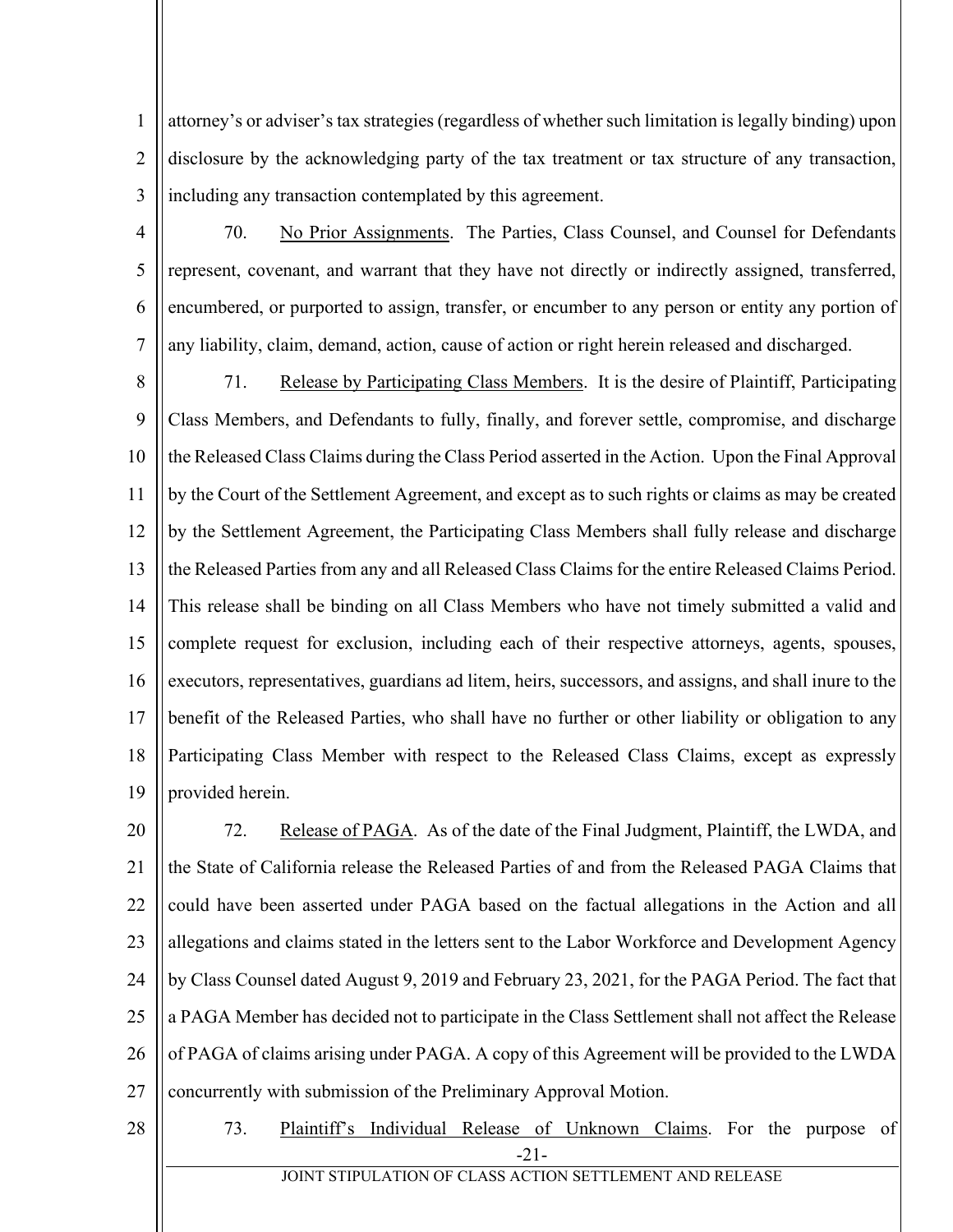| $\mathbf{1}$   | implementing a full and complete release and discharge, Plaintiff Chacon individually expressly                                                                           |  |
|----------------|---------------------------------------------------------------------------------------------------------------------------------------------------------------------------|--|
| $\overline{2}$ | acknowledges that the additional release he is giving in this Agreement is intended to include in                                                                         |  |
| 3              | its effect, for him alone, all claims that he did not know or suspect at the time of execution hereof,                                                                    |  |
| $\overline{4}$ | regardless of whether the knowledge of such claims, or the facts upon which they might be based,                                                                          |  |
| 5              | would materially have affected the settlement of this matter, and that the consideration given under                                                                      |  |
| 6              | this Agreement is also for the release of those claims and contemplates the extinguishment of any                                                                         |  |
| $\tau$         | such claims. In furtherance of this Agreement, Plaintiff Chacon as an individual and for himself                                                                          |  |
| 8              | alone, waives any rights provided by California Civil Code Section 1542, which states:                                                                                    |  |
| 9              | A GENERAL RELEASE DOES NOT EXTEND TO CLAIMS THAT THE                                                                                                                      |  |
| 10             | CREDITOR OR RELEASING PARTY DOES NOT KNOW OR SUSPECT TO<br>EXIST IN HIS OR HER FAVOR AT THE TIME OF EXECUTING THE                                                         |  |
| 11             | RELEASE AND THAT, IF KNOWN BY HIM OR HER, WOULD HAVE<br>MATERIALLY AFFECTED HIS OR HER SETTLEMENT WITH THE                                                                |  |
| 12             | DEBTOR OR RELEASED PARTY.                                                                                                                                                 |  |
| 13             | Neutral Employment Reference. Defendants agree that they will adopt a neutral<br>74.                                                                                      |  |
| 14             | reporting policy regarding any future employment references related to Plaintiff Chacon. In the                                                                           |  |
| 15             | event that any potential or future employers of Plaintiff request a reference regarding Defendants'                                                                       |  |
| 16             | employment of Plaintiff Chacon, Defendants shall only provide the requested Plaintiff's dates of                                                                          |  |
| 17             | employment and job titles during employment. Defendants shall not refer to the Action or this                                                                             |  |
| 18             | Settlement.                                                                                                                                                               |  |
| 19             | Nullification of Settlement Agreement. In the event that: (a) the Court does not<br>75.                                                                                   |  |
| 20             | finally approve the Settlement as provided herein; (b) the Court strikes or does not approve any                                                                          |  |
| 21             | material term of the Settlement Agreement; or (c) the Settlement does not become final as written                                                                         |  |
| 22             | and agreed to by the Parties for any other reason, then the Settlement Agreement will be null and                                                                         |  |
| 23             | void, all amounts deposited into the Qualified Settlement Fund Account will be returned to                                                                                |  |
| 24             | Defendants, and the Parties shall be returned to their original respective positions. In such an                                                                          |  |
| 25             | event, any order or judgment entered by the Court in furtherance of the Settlement Agreement will                                                                         |  |
| 26             | likewise be treated as void from the beginning.                                                                                                                           |  |
| 27             | 76.<br>Should the Court fail to approve this Settlement for any reason, the Parties agree                                                                                 |  |
| 28             | that they will return to and attend mediation with a mutually agreed Mediator in an effort to reach<br>$-22-$<br>JOINT STIPULATION OF CLASS ACTION SETTLEMENT AND RELEASE |  |
|                |                                                                                                                                                                           |  |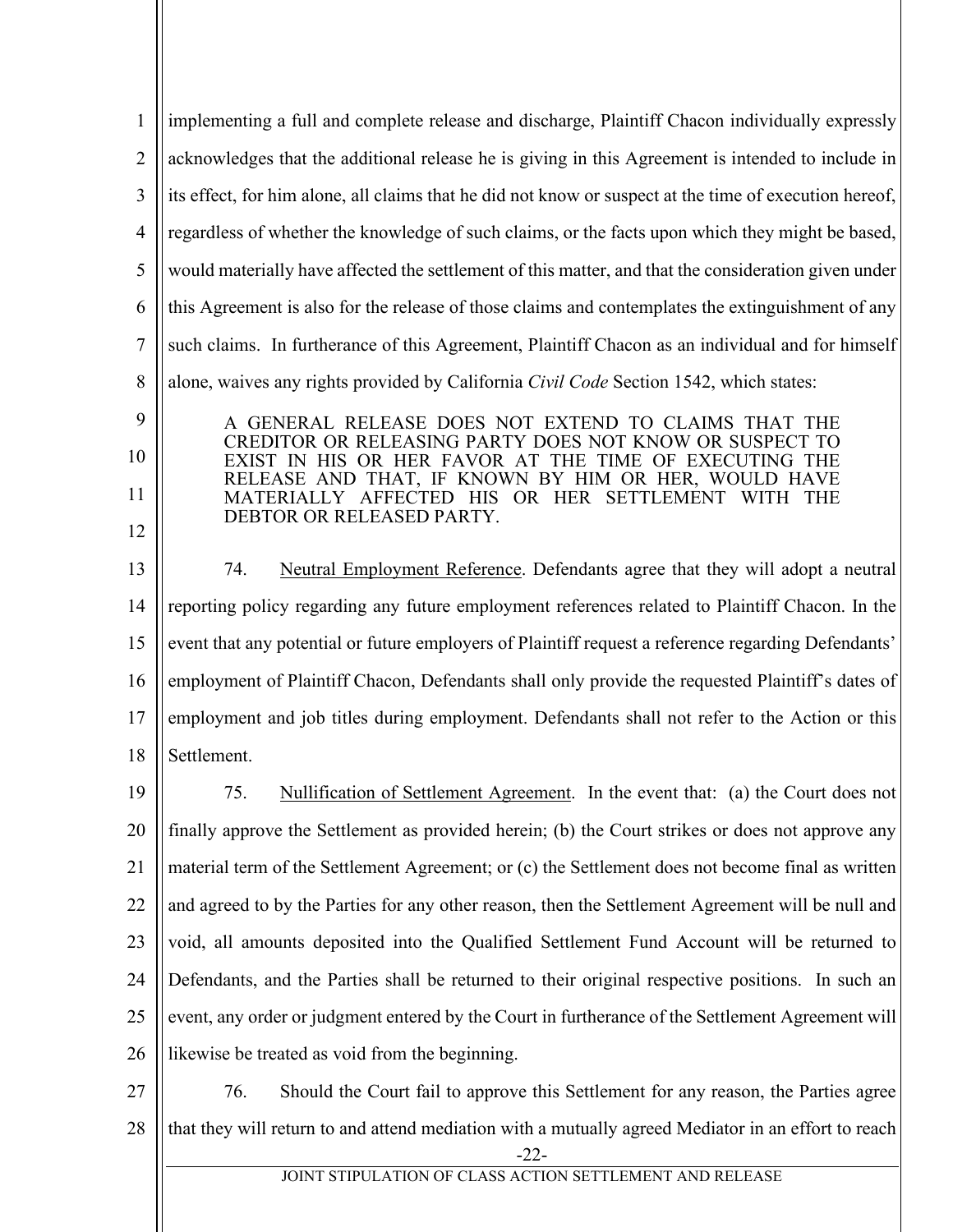1 a settlement that may be approved by the Court.

- 2 3 4 5 6 7 8 9 10 11 12 13 14 15 16 17 18 77. Preliminary Approval Hearing. If the Court fails to approve this Settlement for any reason, the Parties agree to continue to negotiate in good faith in an effort to reach a settlement approved by the Court. Plaintiff will obtain a hearing before the Court to request Preliminary Approval of the Settlement Agreement, and the entry of a Preliminary Approval Order for: (a) conditional certification of the Class Members for settlement purposes only, (b) Preliminary Approval of the proposed Settlement Agreement, and (c) setting a date for a Final Approval/Settlement Fairness Hearing. The Preliminary Approval Order will provide for the Notice to be sent to all Class Members as specified herein. In conjunction with the Preliminary Approval hearing, Plaintiff will submit the Settlement Agreement, which sets forth the terms of the Settlement, and will include the proposed Notice. Class Counsel will be responsible for drafting all documents necessary to obtain preliminary approval. Any failure by the Court to fully and completely approve the Settlement Agreement as to all of the Action, or the entry of any Order by another Court with regard to any of the Action which has the effect of preventing the full and complete approval of the Settlement Agreement as written and agreed to by the Parties, and the failure of any subsequent good faith settlement attempts to reach a settlement approved by the Court will result in the Settlement Agreement entered into by the Parties, and all obligations under the Settlement Agreement being nullified and voided.
- -23- 19 20 21 22 23 24 25 26 27 28 78. Final Settlement Approval Hearing and Entry of Judgment. Upon expiration of the deadline to postmark requests for exclusion or file objections to the Settlement Agreement, and with the Court's permission, a Final Approval/Settlement Fairness Hearing will be conducted to determine the Final Approval of the Settlement Agreement along with the amounts properly payable for: (a) Individual Settlement Payments; (b) the Labor and Workforce Development Agency Payment; (c) the Attorneys' Fees and Costs; (d) the Class Representative Enhancement Payment; and (e) all Settlement Administration Costs. Class Counsel will be responsible for drafting all documents necessary to obtain Final Approval. Class Counsel will also be responsible for drafting the attorneys' fees and costs application to be heard at the Final Approval/Settlement Fairness Hearing. Any failure by the Court to fully and completely approve the Settlement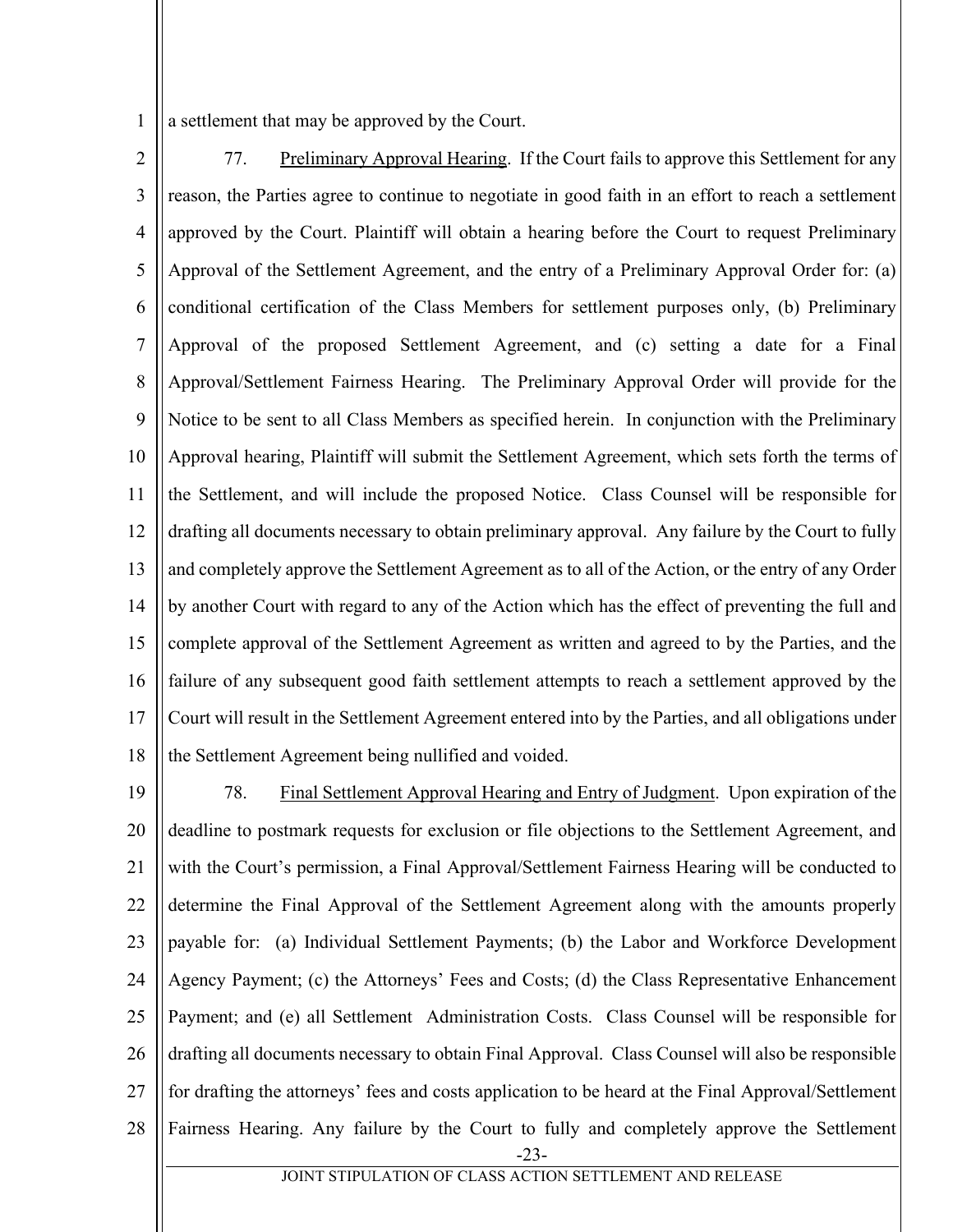1 2 3 4 Agreement as to all of the Action, or the entry of any Order by another Court with regard to any of the Action which has the effect of preventing the full and complete approval of the Settlement Agreement as written and agreed to by the Parties, will result in the Settlement Agreement entered into by the Parties, and all obligations under the Settlement Agreement being nullified and voided.

5 6 7 8 9 10 11 12 79. Judgment and Continued Jurisdiction. After Final Approval of the Settlement by the Court, the Parties will present the Judgment to the Court for its approval. After entry of the Judgment, the Court will have continuing jurisdiction solely for purposes of addressing: (a) the interpretation and enforcement of the terms of the Settlement, (b) Settlement administration matters, and (c) such post-Judgment matters as may be appropriate under court rules or as set forth in the Settlement. In compliance with California Rules of Court, Rule 3.771, the Settlement Administrator shall post a copy of the Judgment on its website for a period of at least thirty (30) calendar days.

13

14 15 80. Exhibits Incorporated by Reference. The terms of the Settlement include the terms set forth in any attached Exhibits, which are incorporated by this reference as though fully set forth herein. Any Exhibits to the Settlement are an integral part of the Settlement.

16 17 18 81. Entire Agreement. The Settlement Agreement and any attached Exhibits constitute the entirety of the Parties' settlement terms. No other prior or contemporaneous written or oral agreements may be deemed binding on the Parties.

19 20 21 82. Amendment or Modification. The Settlement Agreement may be amended or modified only by a written instrument signed by counsel for all Parties or their successors-ininterest.

22 23 24 25 83. Calculating Deadlines. If the date by which any action is required to be performed under the Settlement falls on a Saturday, Sunday or legal court holiday in the State of California, then the date by which such action shall be required to be performed shall be the next following day that is not a Saturday, Sunday or legal court holiday in the State of California.

-24- 26 27 28 84. Authorization to Enter Into Settlement Agreement. Counsel for all Parties warrant and represent they are expressly authorized by the Parties whom they represent to negotiate the Settlement Agreement and to take all appropriate action required or permitted to be taken by such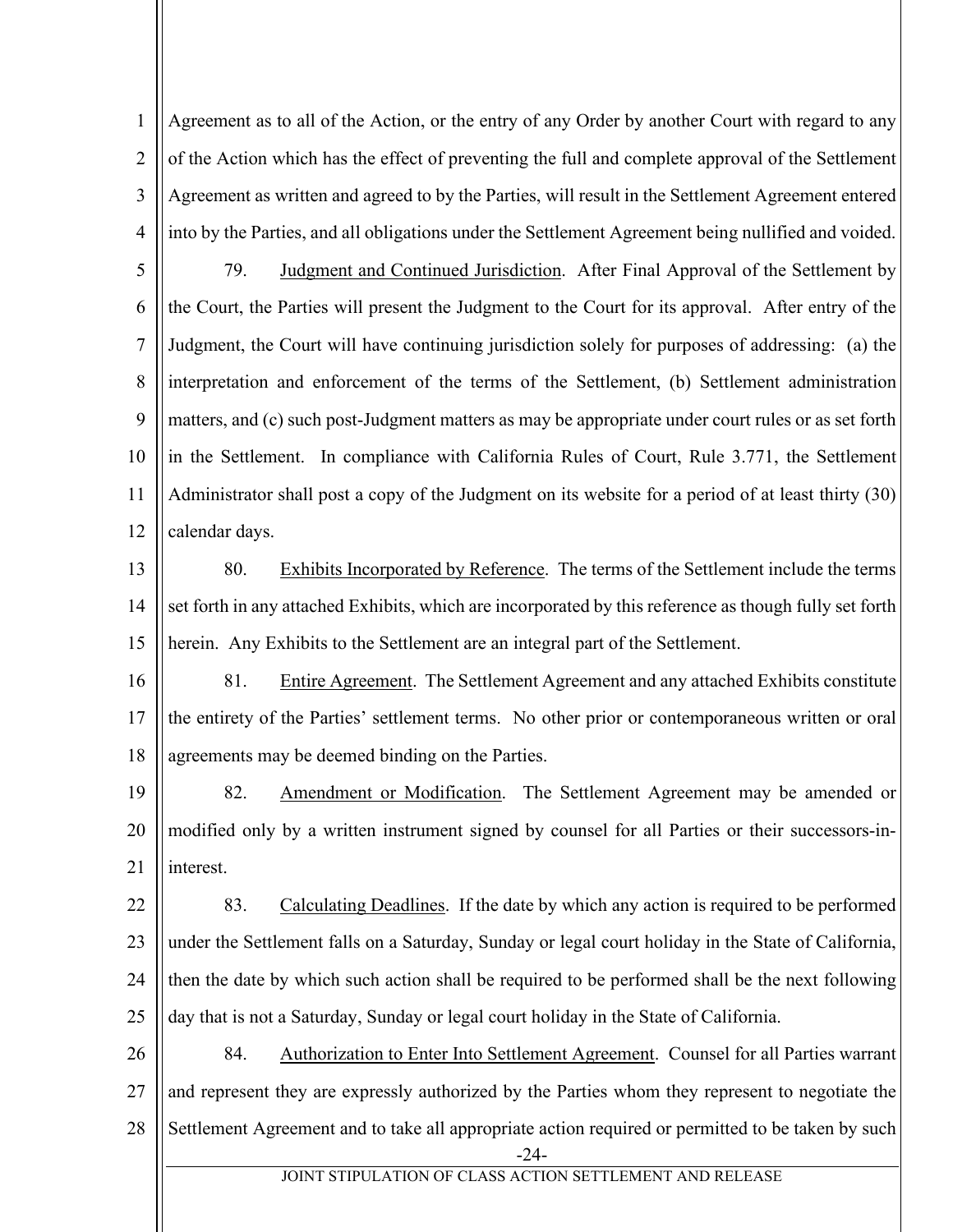1 2 3 4 5 6 7 Parties pursuant to the Settlement Agreement to effectuate its terms and to execute any other documents required to effectuate the terms of the Settlement Agreement. The Parties and their counsel will cooperate with each other and use their best efforts to effect the implementation of the Settlement. If the Parties are unable to reach agreement on the form or content of any document needed to implement the Settlement, or on any supplemental provisions that may become necessary to effectuate the terms of the Settlement, the Parties may seek the assistance of the Court to resolve such disagreement.

8 9 10 85. Binding on Successors and Assigns. The Settlement Agreement will be binding upon, and inure to the benefit of, the successors or assigns of the Parties hereto, as previously defined.

11 12 86. California Law Governs. All terms of the Settlement Agreement and Exhibits hereto will be governed by and interpreted according to the laws of the State of California.

13 14 15 16 17 87. Execution and Counterparts. The Settlement Agreement is subject only to the execution of all Parties. However, the Settlement Agreement may be executed in one or more counterparts. This Settlement Agreement may be executed electronically. All executed counterparts and each of them, including facsimile, electronically signed, and scanned copies of the signature page, will be deemed the same instrument.

18 19 20 21 88. Investigation of the Claims. Each Party conducted significant investigation of the facts and law both before and after the Action was filed. Counsel for the Parties have further investigated the applicable law as applied to the facts discovered regarding the Plaintiff's claims, the defenses thereto and the damages claimed by Plaintiff.

22 23 24 25 26 27 28 89. Benefits of Settlement to Class Members. Plaintiff has considered the expense and length of continued proceedings necessary to continue the Action against Defendants through trial and any possible appeals. Plaintiff has also taken into account the uncertainty and risk of the outcome of further litigation, and the difficulties and delays inherent in such litigation, including those involved in class certification. Plaintiff is also aware of the burdens of proof necessary to establish liability for the claims asserted in the Action and Defendants' defenses thereto. Plaintiff has also considered the settlement negotiations conducted by the Parties. Based on the foregoing,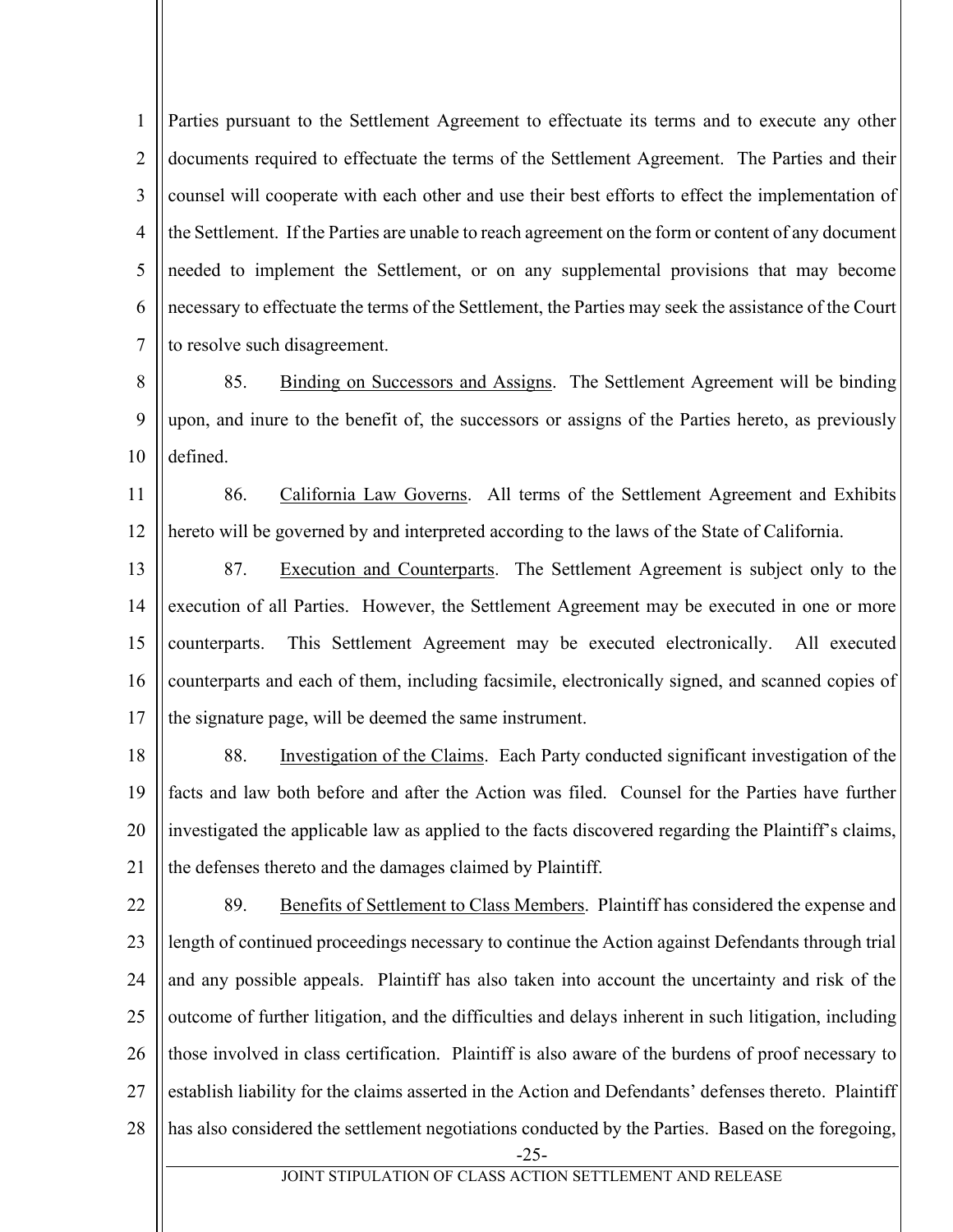1 2 Plaintiff has determined that the Settlement set forth in the Settlement Agreement is fair, adequate, and reasonable, and is in the best interest of the Settlement Class.

3

4 5 6 7 8 90. Acknowledgement that the Settlement is Fair and Reasonable. The Parties believe the Settlement Agreement is a fair, adequate, and reasonable settlement of the Action and have arrived at the Settlement after arm's-length negotiations and in the context of adversarial litigation, taking into account all relevant factors, present and potential. The Parties further acknowledge that they are each represented by competent counsel and that they have had an opportunity to consult with their counsel regarding the fairness and reasonableness of the Settlement.

9 10 11 12 91. Invalidity of Any Provision. Before declaring any provision of the Settlement Agreement invalid, the Court will first attempt to construe the provision as valid to the fullest extent possible consistent with applicable precedents so as to define all provisions of the Settlement Agreement valid and enforceable.

13

14

92. Appeals. Either party may appeal any court order that materially alters the Settlement Agreement's terms.

15 16 17 18 19 20 21 93. Class Action Certification for Settlement Purposes Only. The Parties agree to stipulate to class action certification only for purposes of the Settlement. If, for any reason, the Settlement is not approved, the stipulation to certification will be void. The Parties further agree that certification for purposes of the Settlement is not an admission that class action certification is proper under the standards applied to contested certification motions and that the Settlement Agreement will not be admissible in this or any other proceeding as evidence that either: (a) a class action should be certified or (b) Defendants are liable to Plaintiff or to any Class Member.

22 23 24 25 26 27 28 94. Non-Admission of Liability. The Parties enter into the Settlement Agreement to resolve the dispute that has arisen between them and to avoid the burden, expense and risk of continued litigation. In entering into the Settlement Agreement, Defendants do not admit, and specifically deny, that they have violated any laws; violated any regulations or guidelines promulgated pursuant to any statute or any other applicable laws, regulations or legal requirements; breached any contract; violated or breached any duty; engaged in any misrepresentation or deception; or engaged in any other unlawful conduct with respect to the

-26-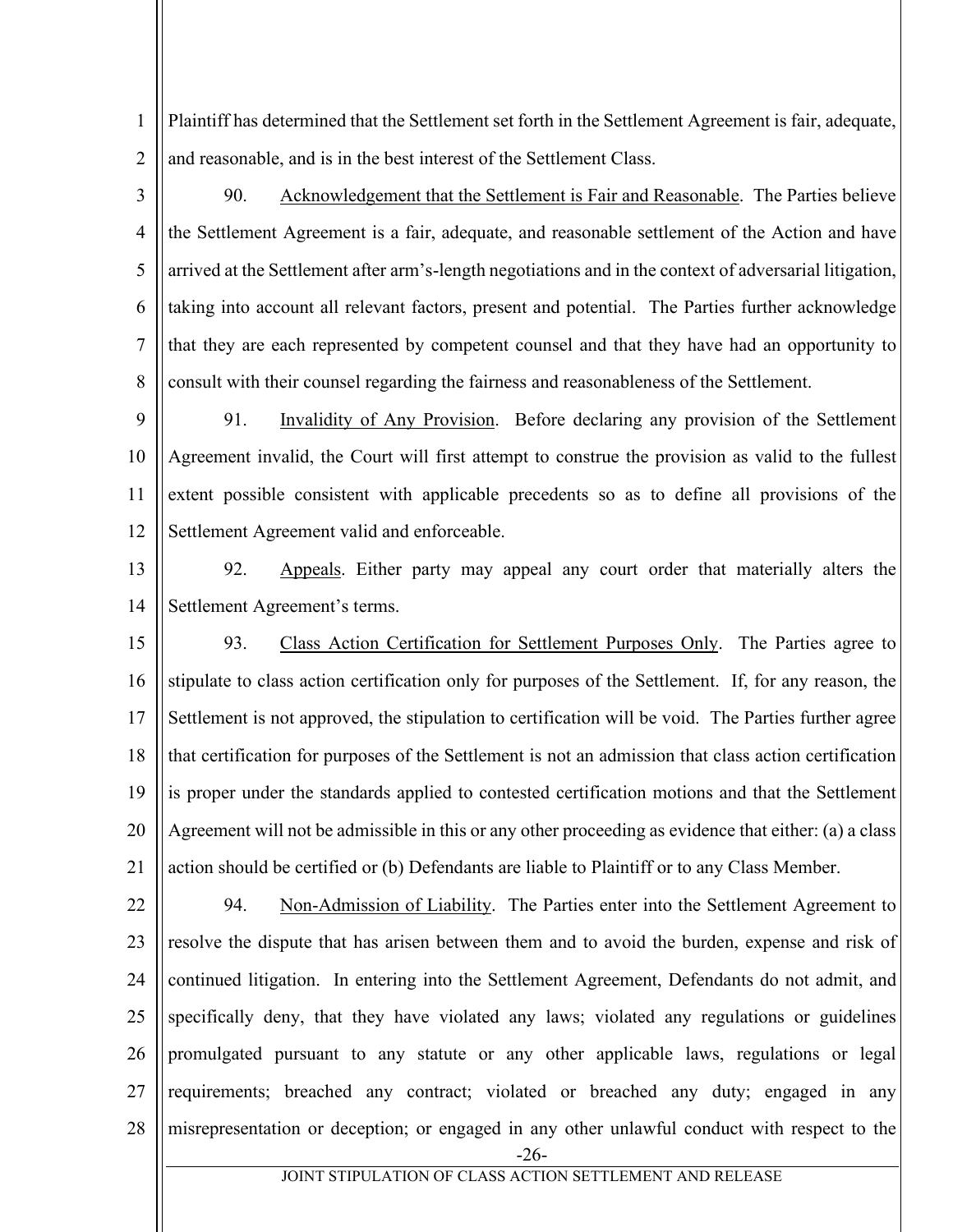1 2 3 4 5 6 employees. Neither the Settlement Agreement, nor any of its terms or provisions, nor any of the negotiations connected with it, shall be construed as an admission or concession by Defendants of any such violations or failures to comply with any applicable law. The Settlement Agreement and its terms and provisions shall not be offered or received as evidence in any action or proceeding to establish any liability or admission on the part of Defendants or to establish the existence of any condition constituting a violation of, or a non-compliance with, state, local or other applicable law.

7 8 9 95. Captions. The captions and headings in the Settlement Agreement are inserted for convenience, and in no way define, limit, construe or describe the scope or intent of the provisions of the Settlement Agreement.

10 11 12 13 96. Waiver. No waiver of any condition or covenant contained in the Settlement Agreement or failure to exercise a right or remedy by any of the Parties hereto will be considered to imply or constitute a further waiver by such party of the same or any other condition, covenant, right or remedy.

14 15 16 17 18 97. Enforcement Action. In the event that one or more of the Parties institutes any legal action or other proceeding against any other Party or Parties to enforce the provisions of the Settlement or to declare rights and/or obligations under the Settlement, the successful Party or Parties will be entitled to recover from the unsuccessful Party or Parties reasonable attorneys' fees and costs, including expert witness fees incurred in connection with any enforcement actions.

19 20 21 22 23 24 98. Mutual Preparation. The Parties have had a full opportunity to negotiate the terms and conditions of the Settlement Agreement. Accordingly, the Settlement Agreement will not be construed more strictly against one Party than another merely by virtue of the fact that it may have been initially substantially prepared by counsel for one of the Parties, it being recognized that, because of the arms-length negotiations between the Parties, all Parties have contributed to the final and complete preparation of the Settlement Agreement.

-27- 25 26 27 28 99. Representation by Counsel. The Parties acknowledge that they have been represented by counsel throughout all negotiations that preceded the execution of the Settlement Agreement, and that the Settlement Agreement has been executed with the consent and advice of counsel, and reviewed in full. Further, Plaintiff and Class Counsel warrant and represent that there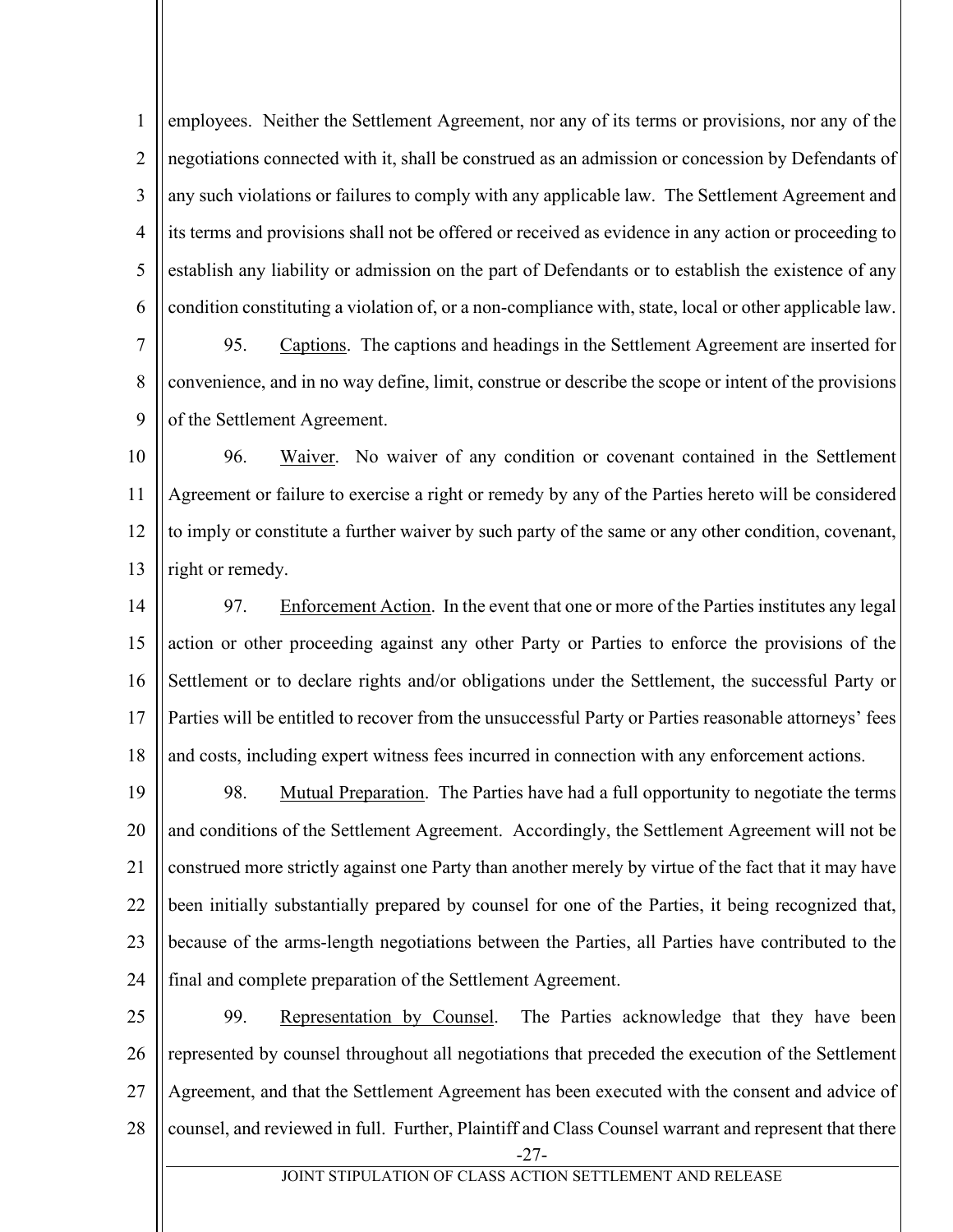1 are no liens on the Settlement Agreement.

23

**/ / /**

24

25

26

27

28

2 3 100. All Terms Subject to Final Court Approval. All amounts and procedures described in the Settlement Agreement herein will be subject to the Judgment and Final Approval Order.

4 5 6 7 8 9 10 11 12 101. Cooperation and Execution of Necessary Documents. All Parties will cooperate in good faith and execute all documents to the extent reasonably necessary to effectuate the terms of the Settlement Agreement. The Parties agree to cooperate to promote participation in the Settlement, and in seeking court approval of the Settlement. The Parties and their counsel agree not to take any action to encourage any Settlement Class Members to opt out of or to object to the Settlement. Defendants agree not to obtain waivers or *Pick Up Stix* agreements from the Settlement Class Members during the Settlement approval process and will work in good faith to reach an agreement approved by the Court. Defendants further agree that they will not oppose Plaintiff's motion for preliminary approval or motion for final approval.

13 14 15 16 17 18 19 20 21 22 102. Confidentiality. Plaintiff, Class Counsel, Defendants and Counsel for Defendants agree that they will not issue any press releases, initiate any contact with the press, respond to any press inquiry or have any communication with the press about the fact, amount or terms of the Settlement Agreement. In addition, Plaintiff, Class Counsel, Defendants and Counsel for Defendants agree that they will not engage in any advertising or distribute any marketing materials relating to the Settlement of this case, including, but not limited to, any postings on any websites maintained by Class Counsel. Nothing in the Settlement Agreement shall limit Defendants' ability to fulfill disclosure obligations reasonably required by law or in furtherance of business purposes, including the fulfillment of obligations stated in the Settlement Agreement. **/ / /**

-28-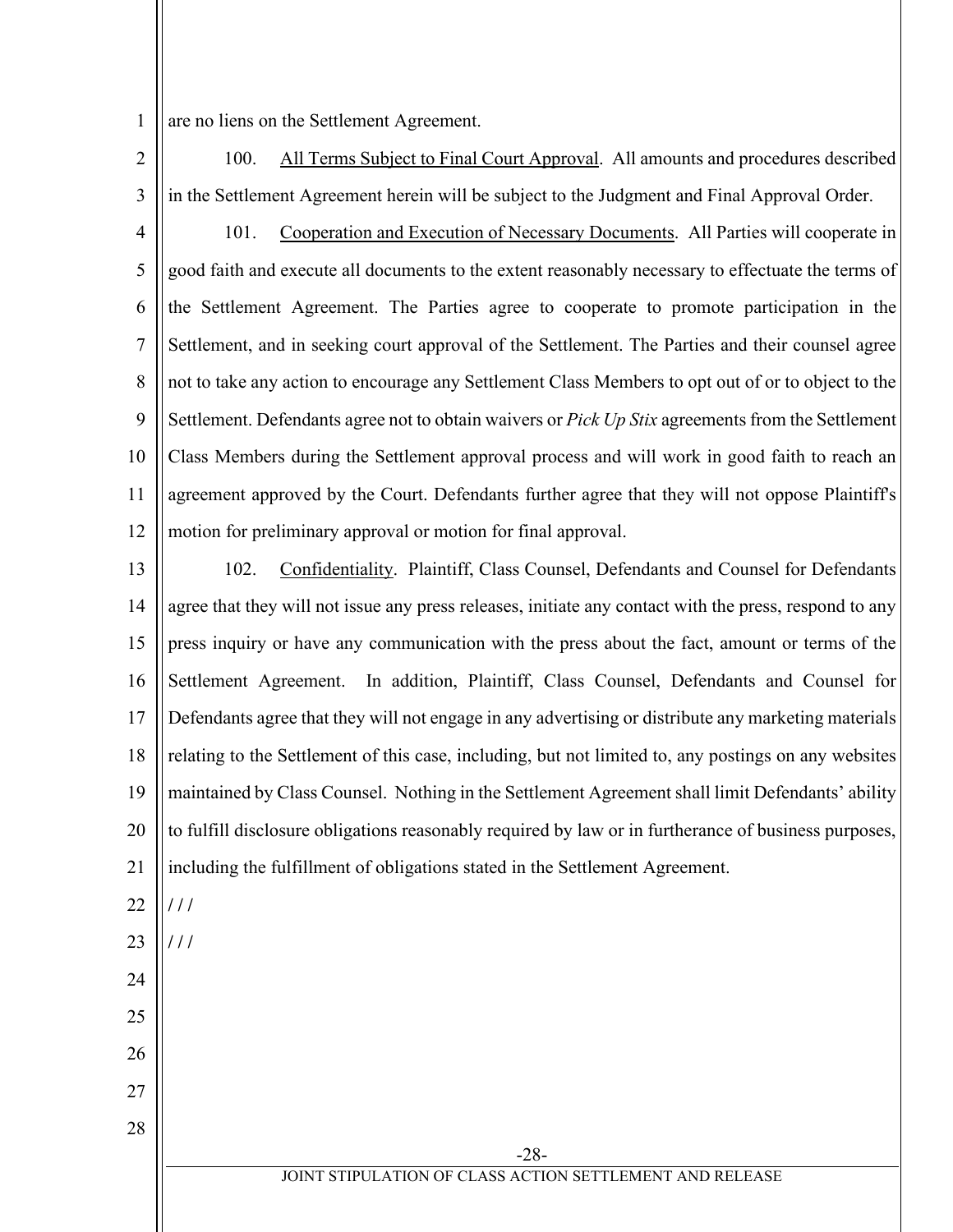1 2 3 4 103. Binding Agreement. The Parties warrant that they understand and have full authority to enter into the Settlement, and further intend that the Settlement Agreement will be fully enforceable and binding on all parties, and agree that it will be admissible and subject to disclosure in any proceeding to enforce its terms.

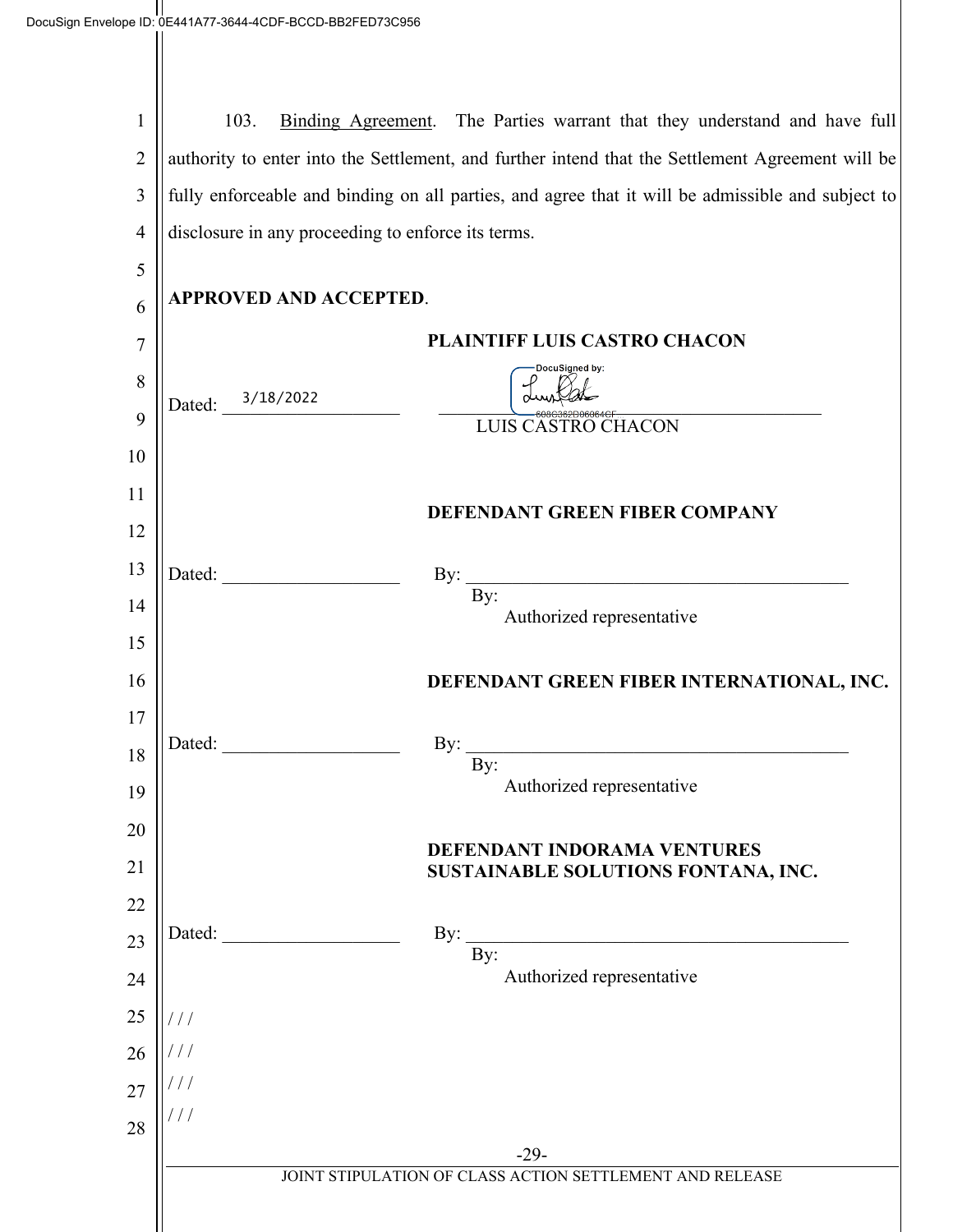| 1              | Binding Agreement. The Parties warrant that they understand and have full<br>103.                 |  |
|----------------|---------------------------------------------------------------------------------------------------|--|
| $\overline{2}$ | authority to enter into the Settlement, and further intend that the Settlement Agreement will be  |  |
| 3              | fully enforceable and binding on all parties, and agree that it will be admissible and subject to |  |
| $\overline{4}$ | disclosure in any proceeding to enforce its terms.                                                |  |
| 5              |                                                                                                   |  |
| 6              | APPROVED AND ACCEPTED.                                                                            |  |
| 7              | PLAINTIFF LUIS CASTRO CHACON                                                                      |  |
| 8              |                                                                                                   |  |
| 9              | Dated:<br>LUIS CASTRO CHACON                                                                      |  |
| 10             |                                                                                                   |  |
| 11             | DEFENDANT GREEN FIBER COMPANY                                                                     |  |
| 12             |                                                                                                   |  |
| 13             | Dated: MARCH 14, 2022<br>By:                                                                      |  |
| 14             | ANG<br>By:<br>Authorized representative                                                           |  |
| 15             |                                                                                                   |  |
| 16             | DEFENDANT GREEN FIBER INTERNATIONAL, INC.                                                         |  |
| 17             | Dated: MARCH<br>14, 2022                                                                          |  |
| 18             | By:<br>By<br>WANG                                                                                 |  |
| 19             | Authorized representative                                                                         |  |
| 20             | DEFENDANT INDORAMA VENTURES                                                                       |  |
| 21             | SUSTAINABLE SOLUTIONS FONTANA, INC.                                                               |  |
| 22             | By:                                                                                               |  |
| 23             | Dated: MAR 14, 2022<br>By: SRINIVASAN PRABHUSHANKAR                                               |  |
| 24             | Authorized representative                                                                         |  |
| 25             | $\frac{1}{2}$                                                                                     |  |
| 26             |                                                                                                   |  |
| 27             | $\frac{1}{2}$<br>$\frac{1}{2}$                                                                    |  |
| 28             | $-29-$                                                                                            |  |
|                | JOINT STIPULATION OF CLASS ACTION SETTLEMENT AND RELEASE                                          |  |
|                |                                                                                                   |  |

 $\blacksquare$